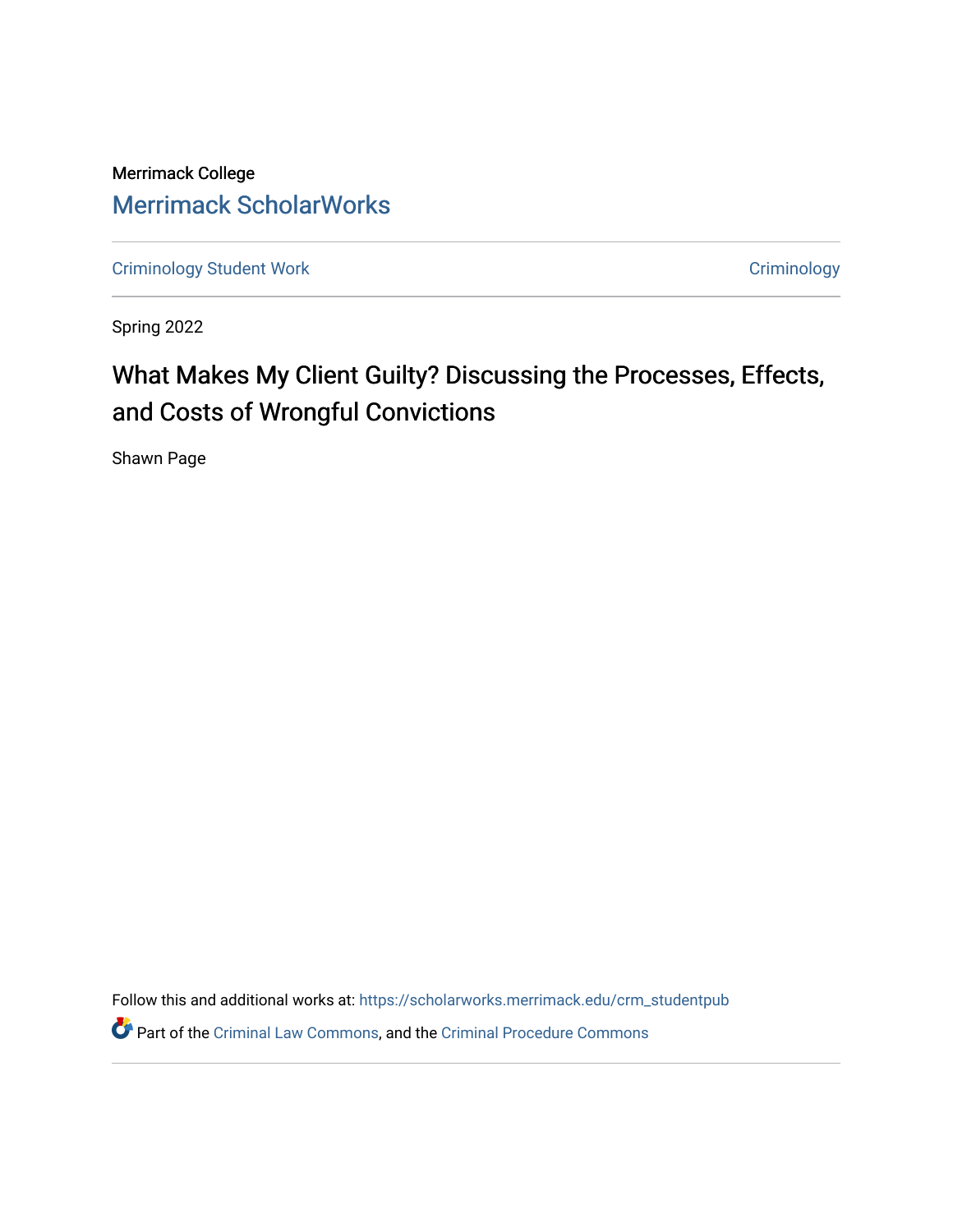# What Makes My Client Guilty? Discussing the Processes, Effects, and Costs of Wrongful Convictions

Shawn Page

Department of Criminal Justice, Merrimack College

CRM8900G: Capstone Seminar

Dr. St Louis

May 8, 2022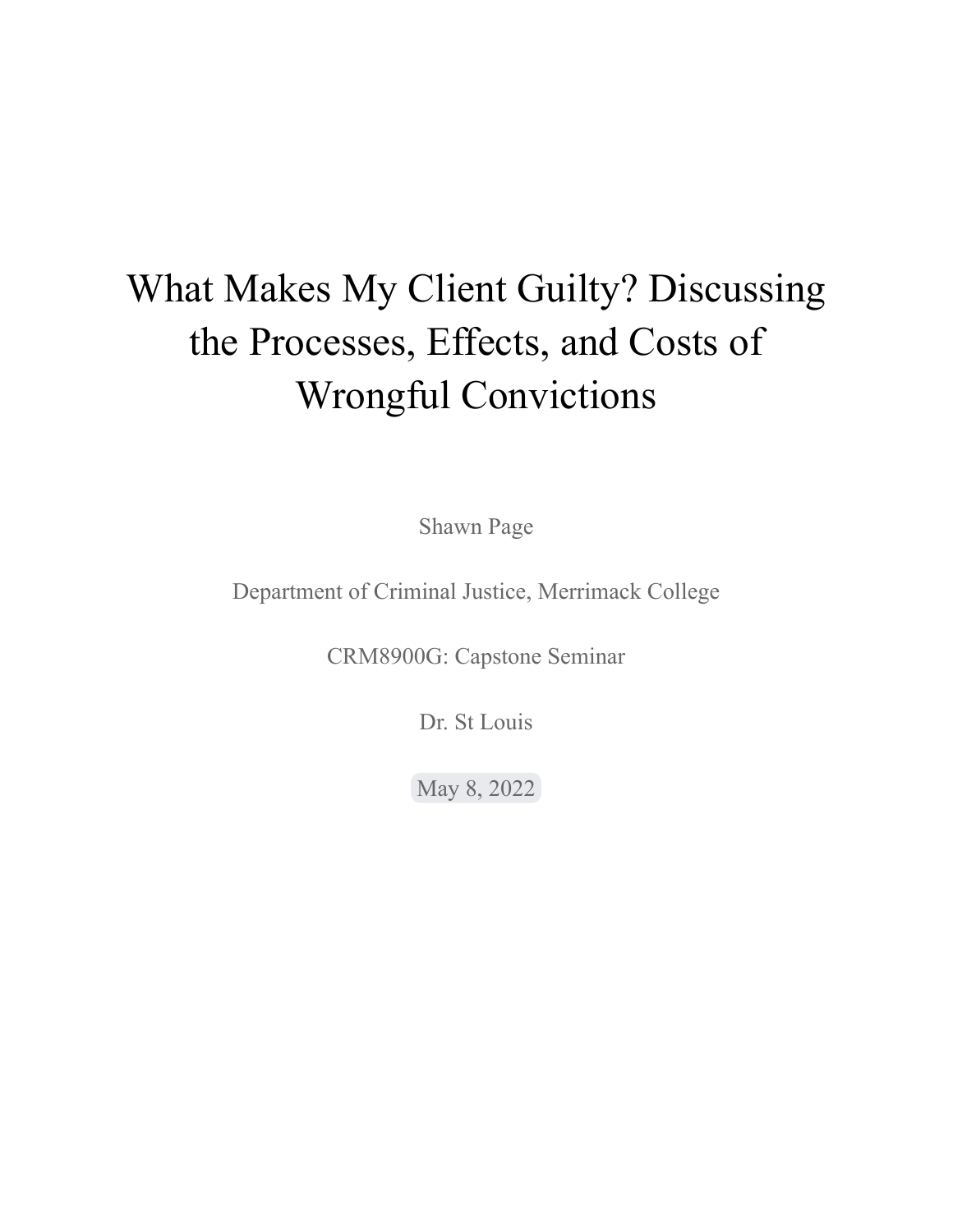#### **Private vs. Public Attorneys**

The basis of this paper will be to discuss my chosen career path following graduation. The career path that I will be exploring is that of an attorney. After I finish my athletic career, my next goal will be to enroll in law school and graduate in three years with my Juris Doctorate. My father is a partner at a law firm that handles many different cases, from malpractice allegations to criminal charges. My sister is also a public defender in Pittsburgh and represents individuals who can not afford to hire a private attorney. As a public defender you may encounter and acquire many different cases, such as criminal or wrongfully accused, to name a few. It would be easy to say that this is the family business, but that is not the reason that I would like to become a lawyer. I would like to become a lawyer to help all of the people who are falsely imprisoned or given harsher sentences than deserved and end up losing their life to the criminal justice system. In this paper, I will be discussing that research that I have compiled from my two family members, one as a public attorney and one as a private attorney. I will discuss career related topics such as the hiring process, education requirements and more. Finally, I will explore the processes of lawyers around the criminal justice system, and three policy issues that relate directly to them. I will explore issues involving overworked and underpaid public defenders, which will lead into a dissection on the mental health of lawyers. That will lead into the main focus of this paper which is wrongful convictions. As many know wrongful convictions are a huge proponent of our country's criminal justice system. So, it may be hard to understand why such miscarriages of justice are still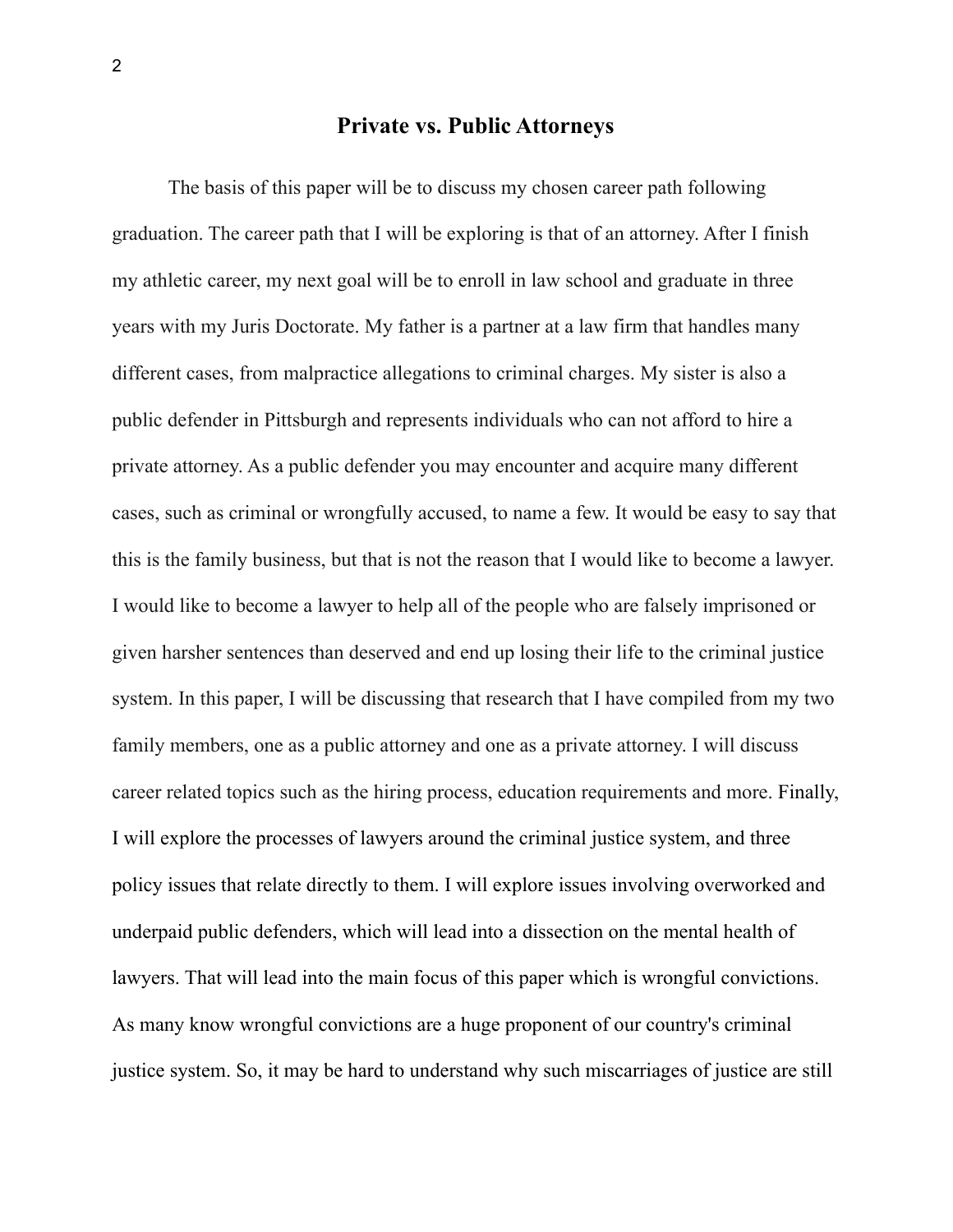happening in the year 2022, in this paper I will explain my research and provide proper reasoning and suggest ways that we as a country can work to counter act wrongful convictions.

#### **Background**

For those who may not know there are many different types of attorneys in the defense field. There are family lawyers who focus primarily on custody battles, divorce lawyers who focus on divorce and compensation hearings, and also contract lawyers whose primary focus is to negotiate contracts for both businesses and workers alike. In this section, I will be speaking on the career path of attorneys both public and private, including, what they do, and their primary roles. Though they are both attorneys their daily roles are a bit different.

My sister is an assistant public defender at the Allegheny County Office of the Public Defender. Her primary roles are to represent indigent individuals who are charged with criminal defense but cannot afford to pay a private attorney. Her duties are to meet with clients prior to any and all stages of the criminal process, prepare and file pretrial motions to effectively litigate issues and devote a proprietary amount of time to maintaining current knowledge of applicable law. On the counterpart my father works as a private defense attorney and partner at Mincey, Fitzpatrick, and Ross Law Firm. His primary role is head of responsibilities at the state level (which means that he oversees all criminal defense cases that are presented to the company, and decides which cases the company should accept or deny), and leads the criminal defense practice section of the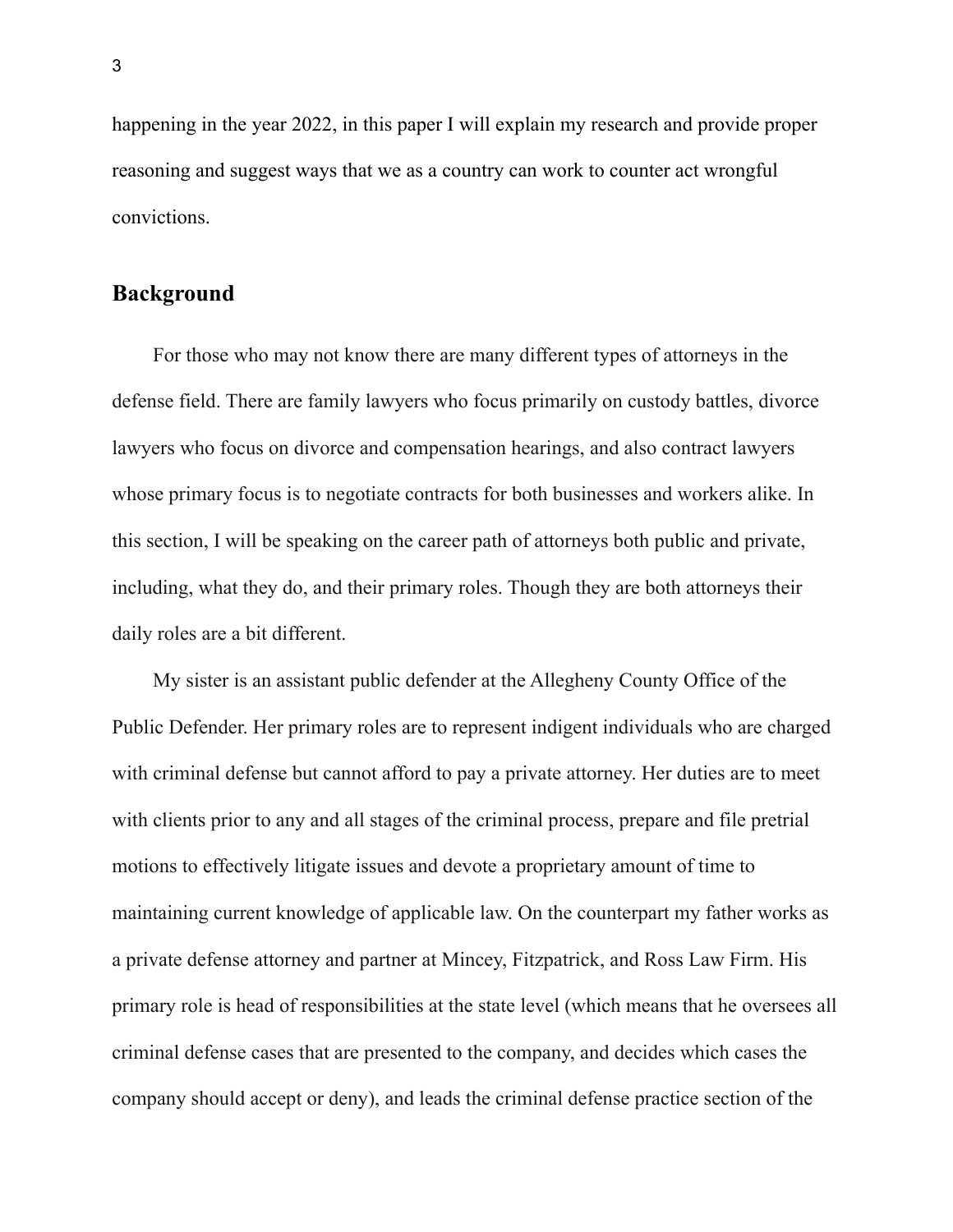firm. His daily duties are to meet with clients prior to any and all stages of the criminal process, and devote a proprietary amount of time to maintaining current knowledge of applicable law. The daily duties of a public or private attorney do not differentiate too much from one another. Except for their daily work environments and meetings with clients. As a private attorney most of you day outside of the courtroom will be spent in the office, being that you are private most clients or family members of clients will come to your office to meet with you. As a public defender most of your day outside of the courtroom will be spent going to jails, or prisons to meet with your clients as some will be incarcerated until court for lack of sufficient funds. I can definitely see myself going the route of the latter because of my fathers primary roles. Being the head of responsibilities as well as a partner at a firm is something that I can see myself doing one day, and the attorneys at the level are compensated better than at the public defender level.

#### **Processes**

Next I will explore the hiring process for each. As a public defender, the hiring process requires one to submit a resume and cover letter which will be followed up with an in-person interview. The first interview is basic; they ask you questions about your interest, what made you want to join the office of the public defender, and prior experience. You are also given a mini hypothetical based on Pennsylvania criminal procedures that you go through with the hiring committee. If you succeed beyond the initial interview, you are required to come back for a second and final interview in which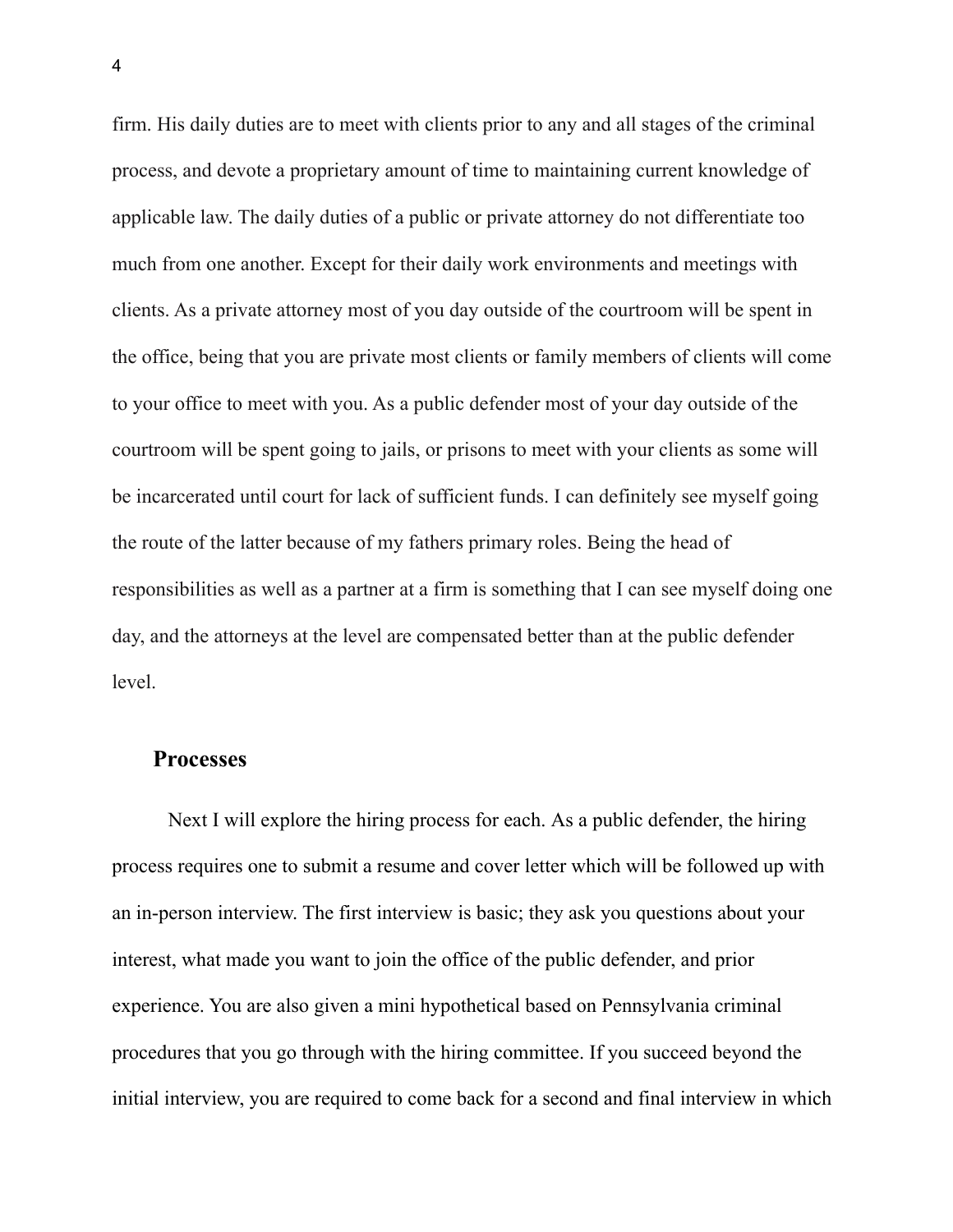you are required to write an appellate brief and then required to argue that brief in front of the hiring committee. Participants are also required to do a mock preliminary hearing, and on certain occasions, a mock bond hearing as well (T. Page, personal communication, January, 2022).

As a private attorney at my father's law firm, a potential hire is required to first submit a resume, a personal statement, and a writing sample to attorney Rollie Ross who manages personnel at the firm. If qualifications are met (background check, licensed attorney, Juris Doctorate degree, and prior experience in chosen practice) an initial one on one interview is scheduled between the candidate and attorney Ross. If the initial interview is successful, a subsequent interview with the candidate and the other partners, including my father, is scheduled ( S. Page Sr., personal communication, January 2022). The hiring process actually seems to be a bit more intensive at the public defenders level which is surprising but understandable because most private attorneys begin as public defenders. It seems as if the public defender's office wants to be sure that they are hiring and establishing the best young attorneys possible, not only as an attorney but also as an individual. I believe that the majority of potential candidates are handpicked amongst hundreds of applicants to work at the Mincey, Fitzpatrick, and Ross firm so it makes sense for the process to not be too intensive. Essentially if a candidate has already proven their worth enough to even be considered for the job so the interview can serve more as an eye test or in person evaluation.

The educational requirements are mostly all the same for all lawyers and attorneys. You must have a bachelor's degree from an accredited four-year college. You must have a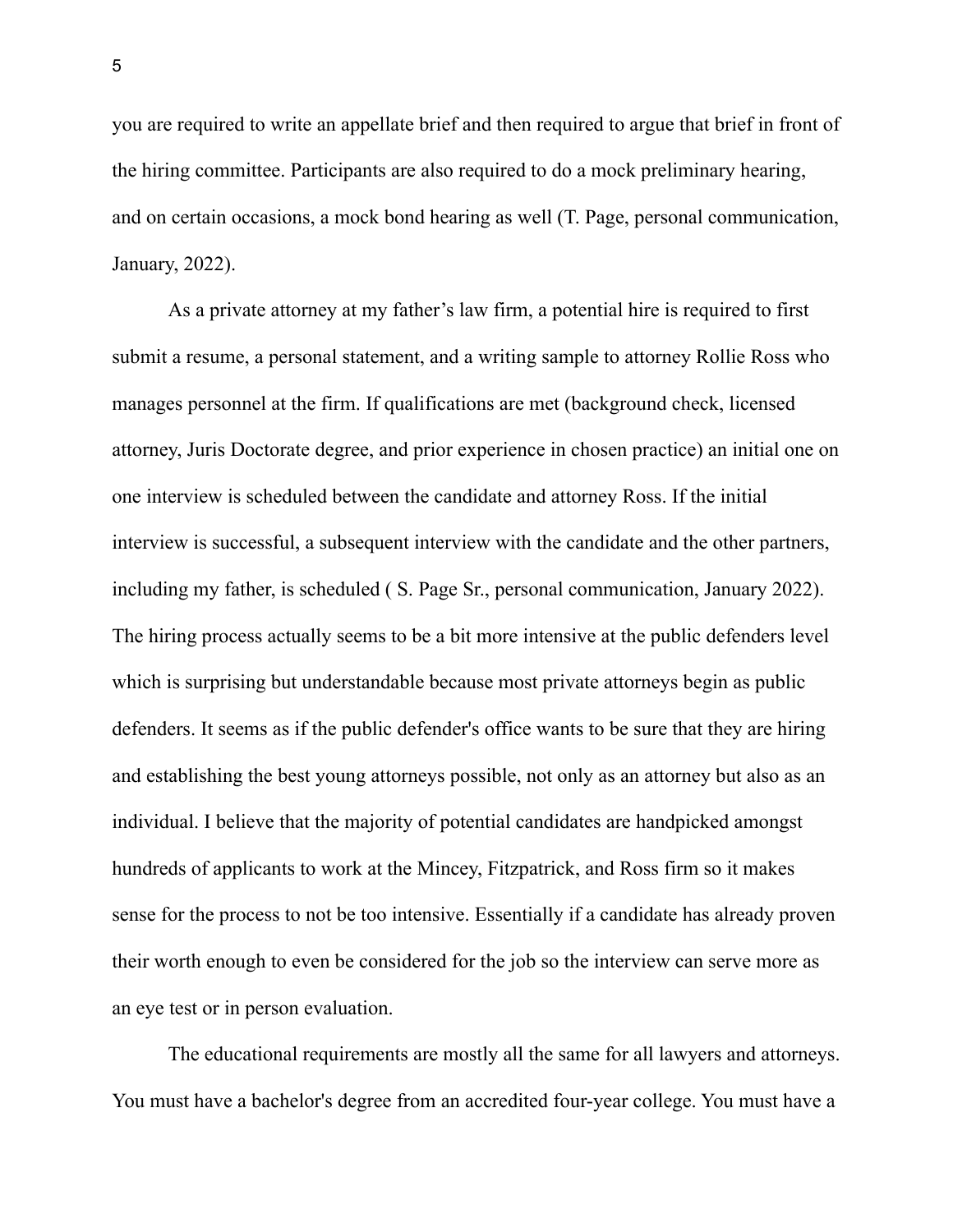juris doctorate from an American Bar Association law school as well as a Pennsylvania law license. There are great lawyers from all over the world, but ranking of law school does matter but is usually not a determining factor for a lawyer getting a good job as an attorney. It may affect the pay grade. A recent graduate attorney from Yale University School of Law may have an easier path to becoming a private attorney than a recent Widener University Law School graduate, but neither will be out of work for long.

Finally, additional training to improve resume. My sister took a lot more additional training than my father did because she went to law school at an earlier age than he did. She took preliminary hearing training, motion practicum training, voir vire training (jury selection), trial college training, and continued legal education (CLEs). CLEs are a requirement for a lawyer to retain their law license, which include a variety of topics in all different areas of the law. Preliminary hearing training is teaching you how to conduct a preliminary hearing, learning what questions to ask, what procedural posture is allowed and how to interact with clients. My fathers' additional training consisted of internships while in law school, after getting a law license an attorney must complete a minimum of 12 continued learning credits to be certified each year to continue practicing law which he still continues to do. He also interned for a private law firm and completed an intensive trial advocacy program (ITAV) while in college which is an intense learning environment where you better your trial skills through mock trials, witness questioning and interrogation skills. While I knew that becoming an attorney was hard work, I did not realize how much it is a continued learning experience. This continued learning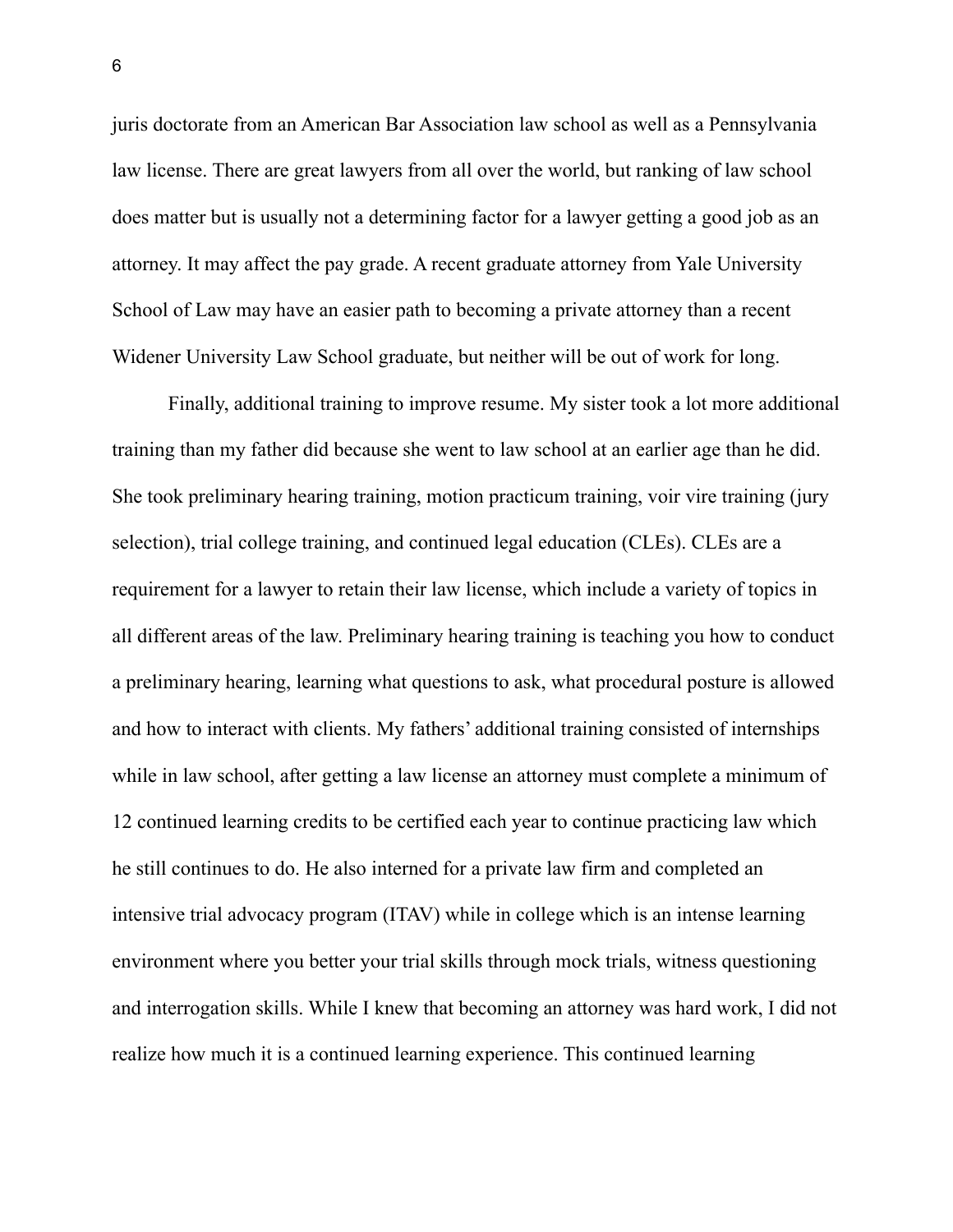experience is very important so that attorneys can stay involved and aware of new laws and motions that change as well as go into effect every day.

#### **Career Advancement**

Next I am going to discuss the career prospect which is where I noticed the biggest differences in these two lines of criminal defense. A public defender in Pennsylvania will start at \$50,000 as an annual salary and will have the opportunity to move up between \$10,000 and \$15,000 yearly depending on what tier they are elevated to within the company. Benefit wise ,as a public defender you are allotted full benefits, dental, eye, student loan forgiveness and the opportunity to have your student loan debt wiped completely clean after 10 years of public service. You also have the ability to advance your career into different units. Each unit has its own department of criminal justice that it specializes in, The Major Felony Unit handles the biggest cases at the firm such as RICOs, and Supreme Court Indictments, they are also the highest paid at the office of the public defender. Next are the Trial Managers, these individuals handle all of the trial proceedings and cases as well as assign specific cases to each public defender so that no one is overwhelmed (T. Page, personal communication, January, 2022). They are among the second highest paid at the firm. My sister's main goal over the next few years is to get into either the major felony unit or the managerial units at her firm, both of which handle the biggest caseloads at the office. Promotions are not hard to gain at the office. The job is very case specific, so she gets a variety of different experiences by litigating so many different cases. In order to gain promotion, first she must have a certain amount of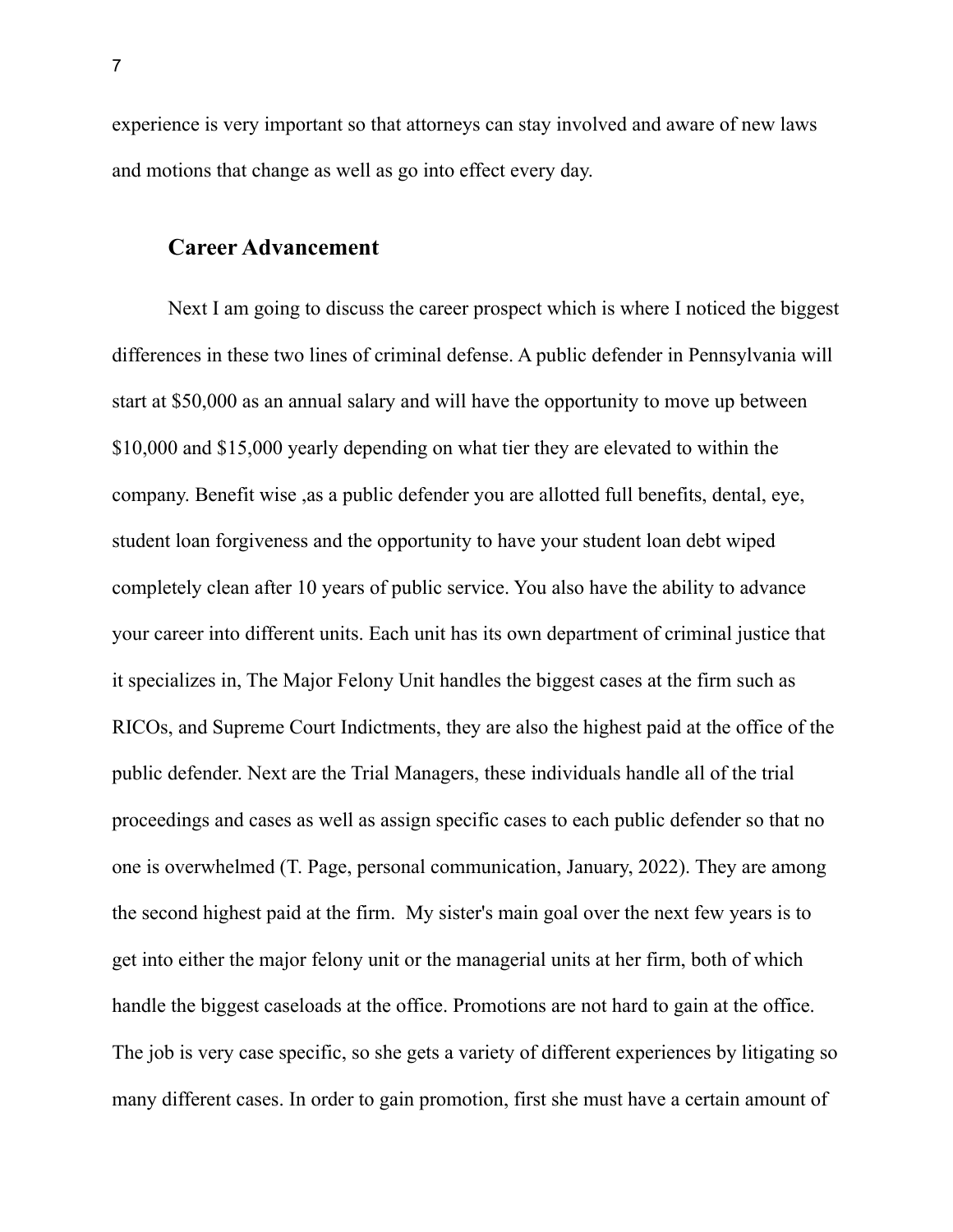jury trials done and have been at the firm for a certain amount of time. Then the higher ups will see how she has been assessed as an attorney and make promotion decisions. Her next goal is to be promoted to the Major Felony Unit.

As for my father, as a private attorney the salary potential starts at about six figures and up. The benefits are full, dental, eye, and partnership shares. Partnership shares are the benefits that contribute to the part of the company that he owns that is bought out by remaining partners of the company. As a partner the only opportunity for career advancement is to buy a bigger share of the company.

Both attorneys described good but stressful work environments. Due to them always being active between different courtrooms for different cases along with having to meet with potential clients at the office or at jails or prisons. Majority of their days are spent in court and the time that is not in court is spent in the office. My father also has a home office that he likes to do his work in, and my sister has an office that she shares with two other attorneys, as a public defender she can not work from home.. There is a reason that lawyers are among the highest paid in the criminal justice fields because the work that they do is so strenuous. I can only imagine the mental toll that fighting for my clients freedom for months or years and then them being found guilty and being sentenced would take on me. Knowing that I did everything in my power to gain someone their freedom back and that it still wasn't enough. It takes a strong individual to manage hundreds of those scenarios on the daily. I prefer my father's salary and benefits as opposed to my sisters as a public defender. As a private attorney and partner of a law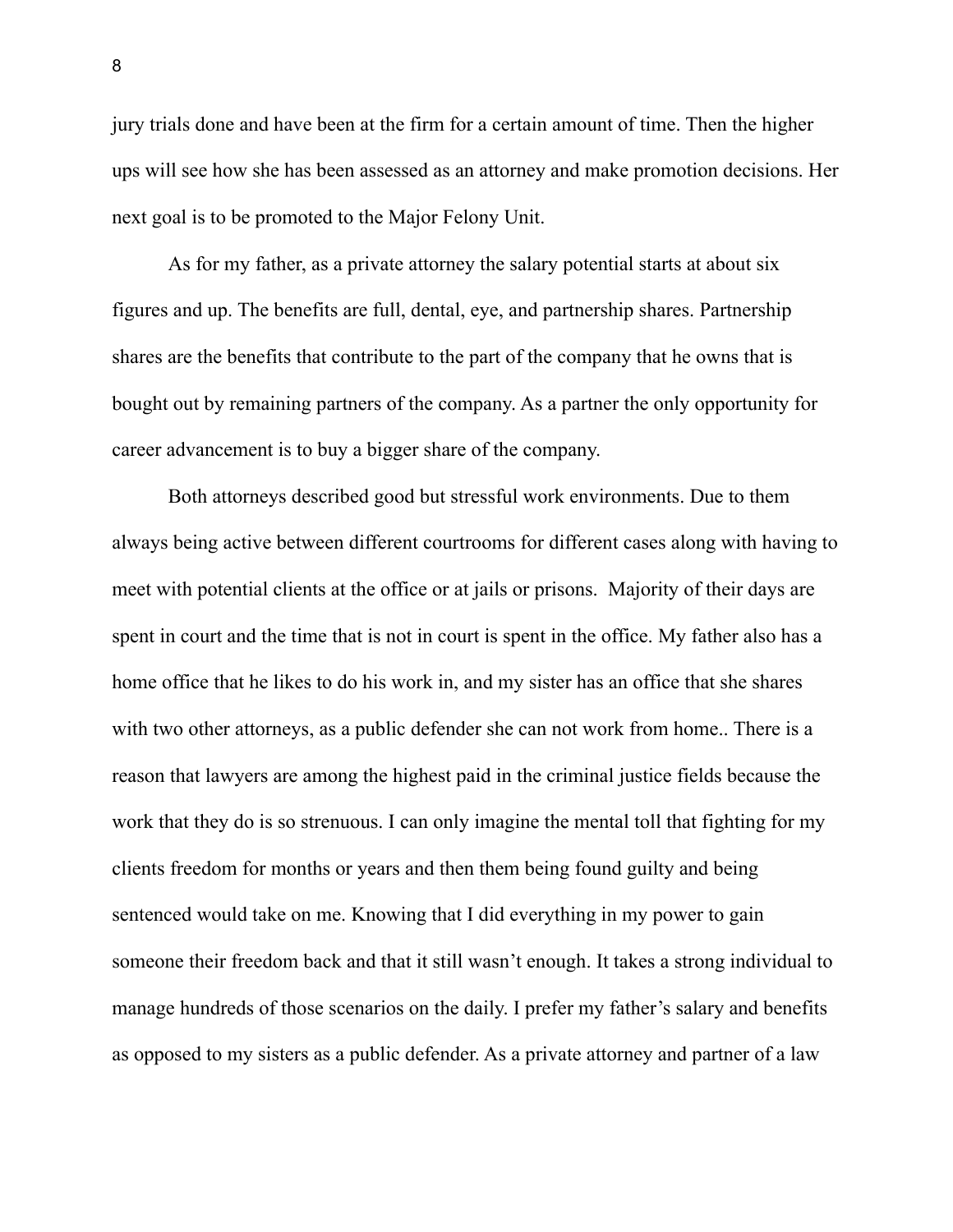firm it seems that you are amongst the top 1% in your field which is definitely where I would like to be.

#### **Overworked and Underpaid Public Defenders**

Throughout the years the term public defender has gained a negative connotation, as being a lawyer who is not as efficient or as expensive as a private attorney. A public defender is an attorney that can be appointed to an individual who cannot pay for a private attorney. Public defenders are also paid by the state, because of those two factors public defenders often have very heavy and intensive workloads. Due to there being more individuals who cannot afford private representation than there are public defenders in a particular state or area. While the average individual may view a public defender as a less than qualified individual who is ill-equipped to do their job because of public misconceptions, what many do not know is that most private attorneys begin their criminal defense careers as public defenders.

Not only are most public defenders overworked but they are also usually very much underpaid as well. Schoneman (2018) explained some of the discrepancies between public and private attorneys such as pay, caseload, and average hours worked. For example, they explained how a first-year private attorney would usually make "\$135,000 and the average fifth year salary is 172,000. Public defenders, who represent those who cannot afford legal services, make on average only about \$47,500 coming out of law school and \$64,000 by their fifth year working. Now, imagine also being in over \$100,000 of debt — the amount with which the average law student graduates"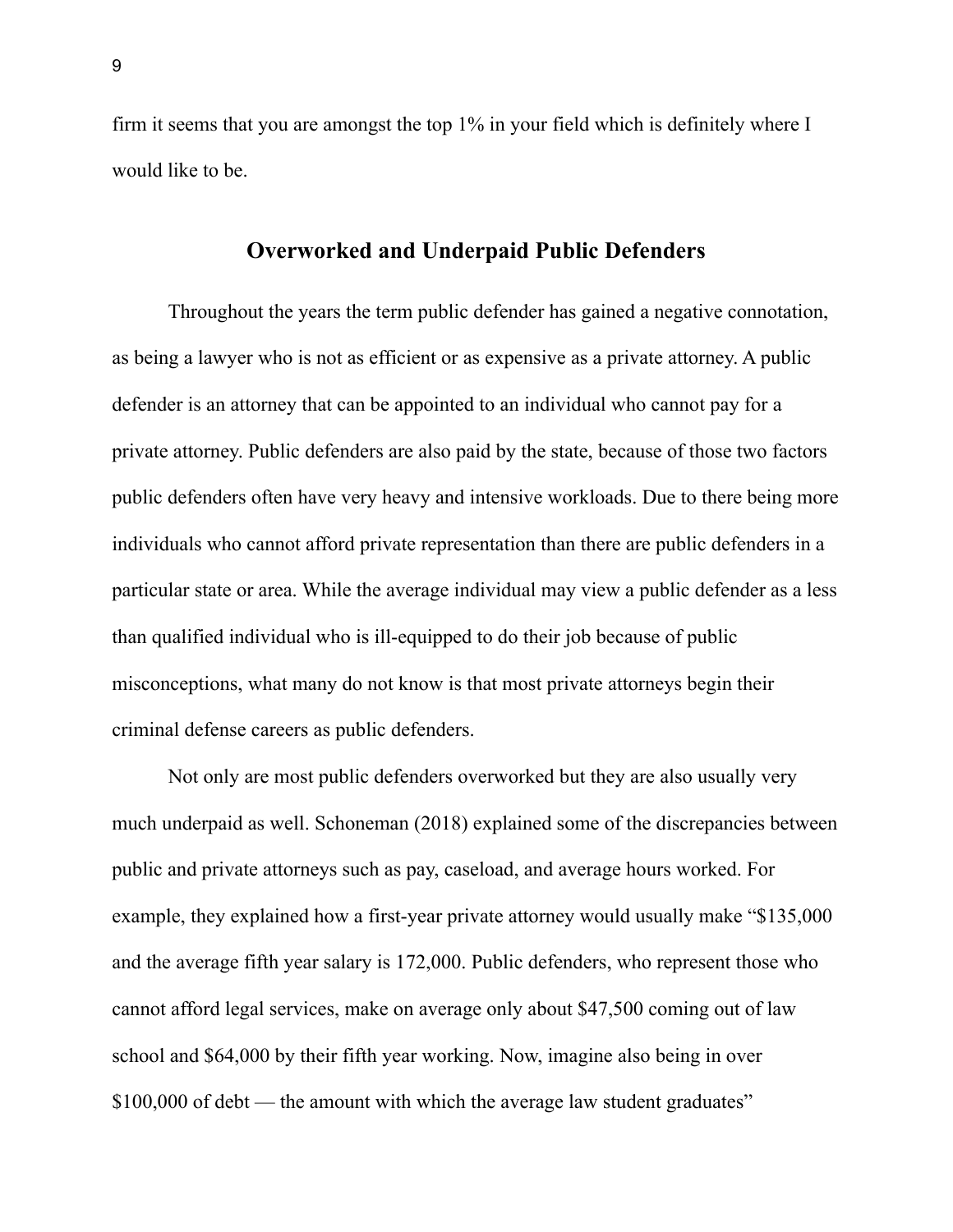(Theodore Schoneman, 2018). With public defenders being underpaid, their intense caseloads and lack of resources only goes to further work against them. Although it can be overwhelming work with very underpaid wages many public defenders work for the pleasure they get from helping the misfortunate. People who cannot afford to pay their own bills so they are sometimes reduced to lives of crime to support themselves. People who are wrongfully accused and imprisoned simply because their families cannot afford private attorneys. Many public defenders believe in helping out and working with these types of people.

Along with that lack of resources, the job of a public defender is one that involves too many working hours with not enough time. We are able to see what a direct result of these overworked attorneys looks like in the 2017 case of Landon Quinn. Quinn a man who was facing charges of robbery and murder and subsequently sentenced to life in prison. According to The Washington Post article "How Two Overworked Public Defenders and Six Judges Left a New Orleans Man With A Life Sentence", the interesting thing about Quinns case was that "There was no forensic evidence linking Quinn to the scene. There was no gun to tie him to the crime. Police never found his fingerprints at the scene, and there was no gunshot residue on his hands. Instead, Quinn was convicted on just a single piece of evidence. It happens to be among the least reliable forms of evidence allowed in a courtroom: cross-racial eyewitness identification." (Radley Balko, 2019). Unfortunately throughout the trial his "had the evidence to impeach the eyewitness who was the entirety of the state's case" (Balko, 2019). Here we can see the impact of public defenders being overworked and why it is counter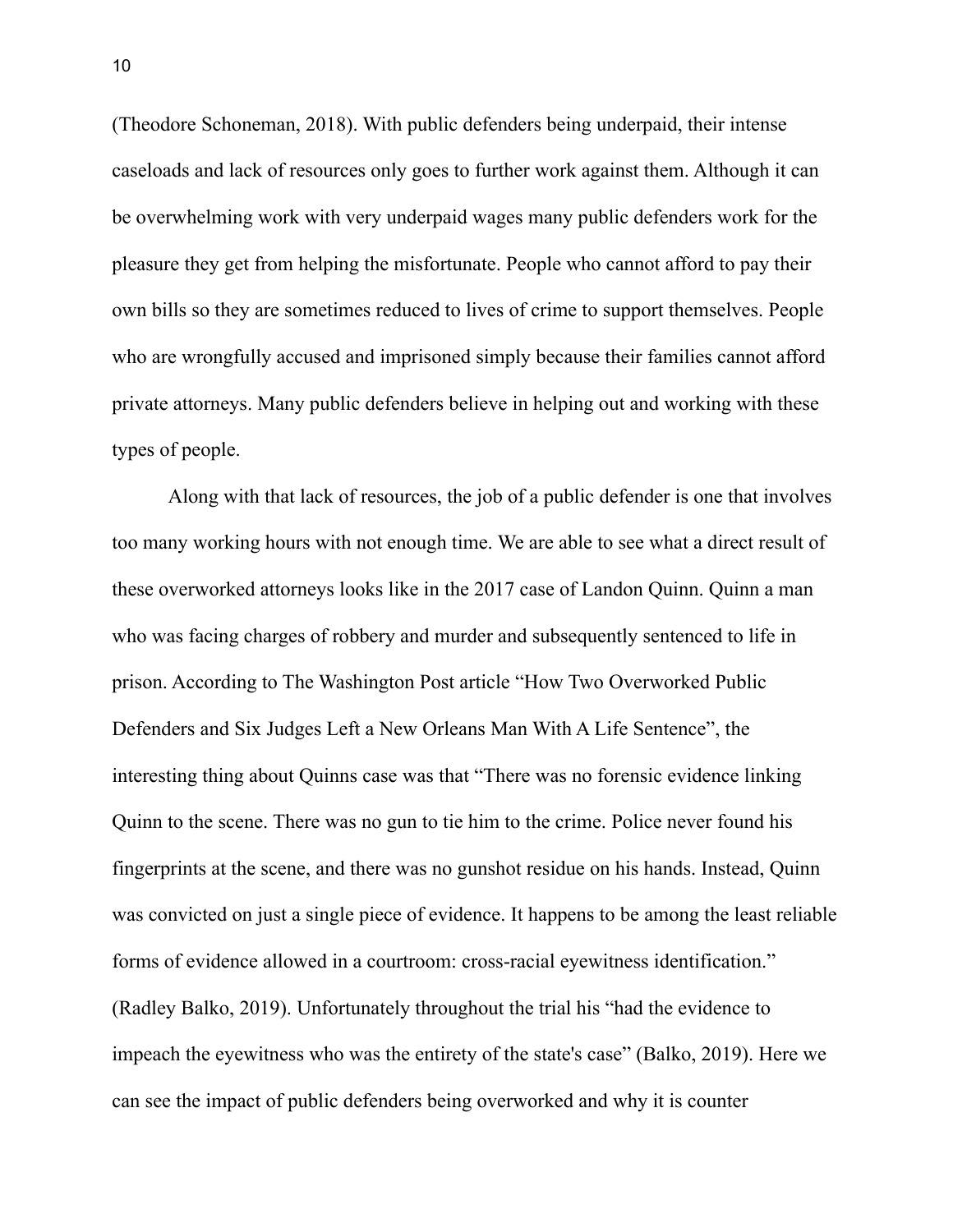productive. During his trial Quinn had two public defenders assigned to his case, one was handling 711 other cases at the time of trial and the other had 543 other cases at the time of trial (Balko, 2019). That showed to be an unambiguous reason for them losing the case and this man losing his freedom over something so simple.

#### **Solution**

In conclusion, we have seen the results of underpaid and overworked public defenders. If these attorneys are underpaid, they may not have the resources or the mental capacity to continue to be in the best interest of their clients. In regard to that I believe that a great solution would be to raise the pay of public defenders. Since they are state funded workers it should not be that hard to increase their funding, but if that were to happen you may begin to see higher win rates due to more attorneys being properly funded, as well as an increase in new attorneys who aim to being public defenders. So, that previously mentioned Yale University graduate would apply to the public defenders office and only increase the effectiveness of the office. If raising pay rates were not a feasible option for the state, I would suggest paying a percentage of the student loan debt of these public defenders for every year that they work for the state it is different that the previously mentioned solution because an attorney would have to work 10 years as a public defender. I propose after each year as a public defender the attorneys have a portion of student loans removed which would start a pipeline of new attorneys working with the public defenders office, having loans removed, and then branching off into private practice to even out ratios of public and private attorneys together.. In order to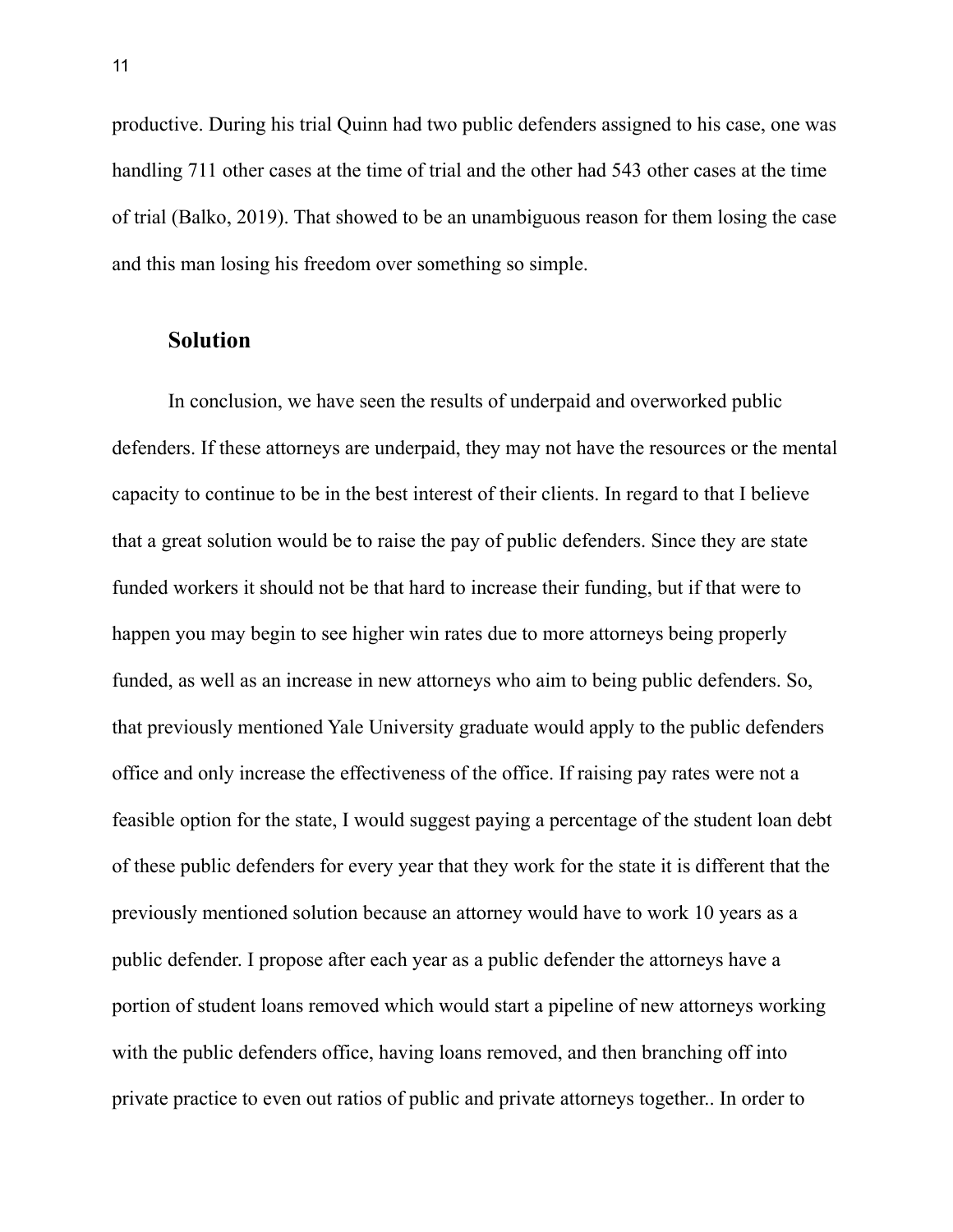reinforce that release of some financial burden on state funded public defenders. As for the issue with overworked public defenders, there have already been new standards put into place to counteract the intense workload with the National Advisory Commission on Criminal Justice Standards and Goals recommending a maximum of 150 cases per year (Balko, 2019). This is a great potential solution, but it needs to go a step further. You can recommend that a public defender only take on 150 cases but what happens when there are more cases than public defenders to represent them? The best potential outcome would be to release some of the financial burden on public defenders by increasing salary or lifting student loan debt which would then increase the turnaround of public defenders and invite more former law students into becoming public defenders. Then you have less cases per public defender and more public defenders per state.

# **Mental Health of Attorneys**

The next policy issue that will be getting explored is the mental health of lawyers. This is often overlooked in the criminal justice system. As previously discussed lawyers and public defenders especially are often overworked and under compensated, but not many analyze or acknowledge the toll that that takes on an individual mentally. Rosenthal (2021) explained that "21 percent of licensed, employed attorneys qualify as problem drinkers, 28 percent struggle with some level of depression and 19 percent demonstrate symptoms of anxiety" (p. 21). One may ask why so many lawyers demonstrate such poor mental health? Almost all lawyers work outside of regular business hours, are in debt from law school, or overloaded with different cases. In short, most of these lawyers are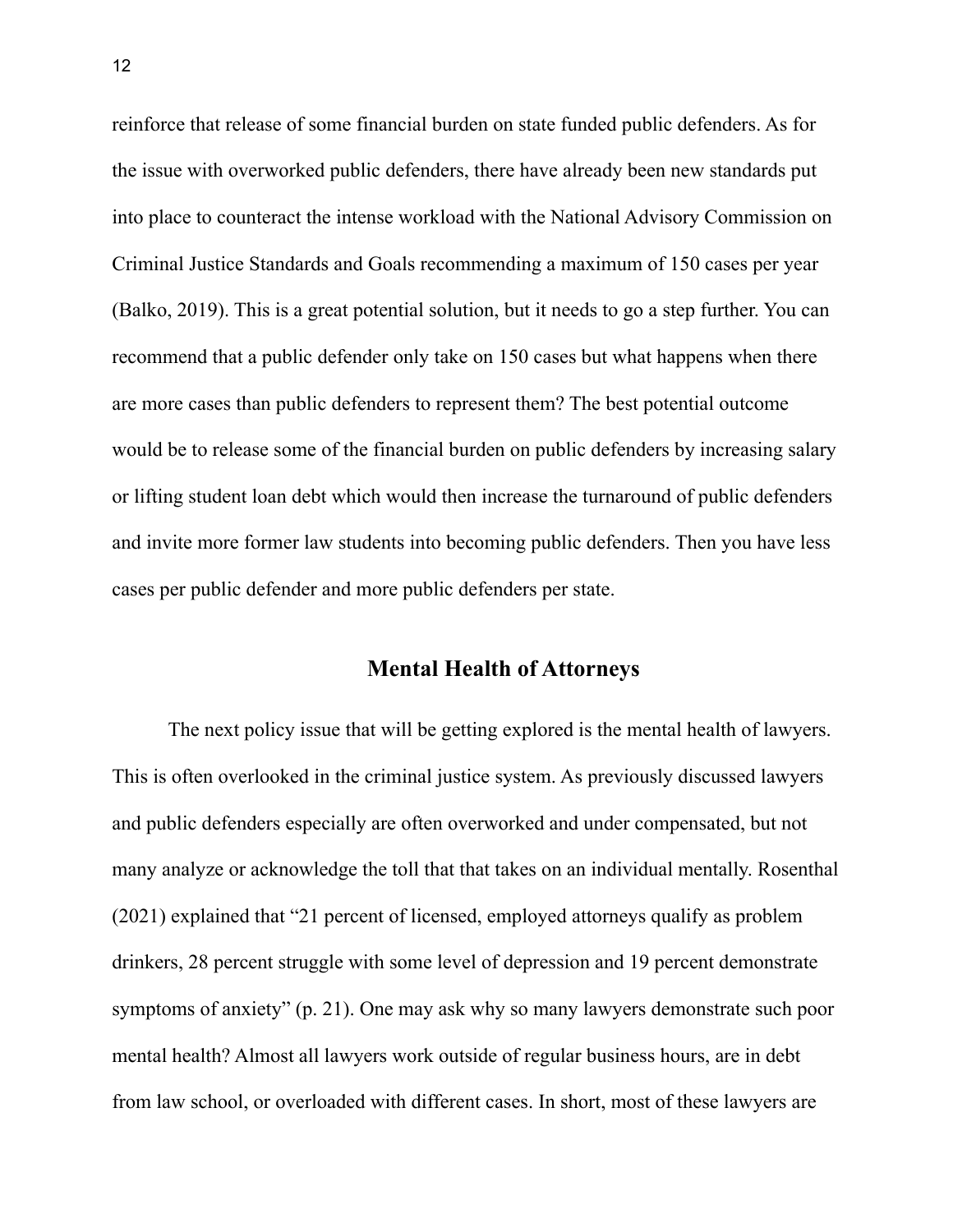overwhelmed. Not only are on the job stressors a key factor in lawyer mental dissatisfaction, but most of these lawyers have been struggling with mental health long before entering the courtroom, some as far back as law school. "New law school students exhibit rates of depression around 8-9 percent --but after three years in law school, 40 percent of students are depressed" (Rosenthal, p. 28, 2021). Most higher education students "go through their bouts and deal with mental health". Things such as being away from "family, relationships, work and school life balance" as well as continuing to learn who you are as an individual are all factors that weigh on the mental health of higher education students (T. Page, personal communication, 2022). It should not be a surprise that a percentage of law school students experience burnout and depression, but 40% is insanely too high. Strategies need to be implemented into the daily lives of law students to improve mental health. I would suggest on campus counselors to help these young adults manage their daily lives and mental health. I would also recommend less daily readings. I can recall when my sister was in law school, and she was always very anxious because she felt she never had enough time for anything due to her heavy course load. On average she would have about 40 pages of reading for one class while having a full schedule of five classes. Balancing that type of heavy course load while also working part time could easily result in individuals experiencing burn out.

Lawyers are one of the highest paid professions in the criminal justice system but are also one of the "top five professions for highest suicide rate" (Rosenthal, 2021). That statistic alone is unacceptable. Higher (2018) states "33 percent of Florida lawyers reported high stress as a major problem; 32 percent reported that balancing work and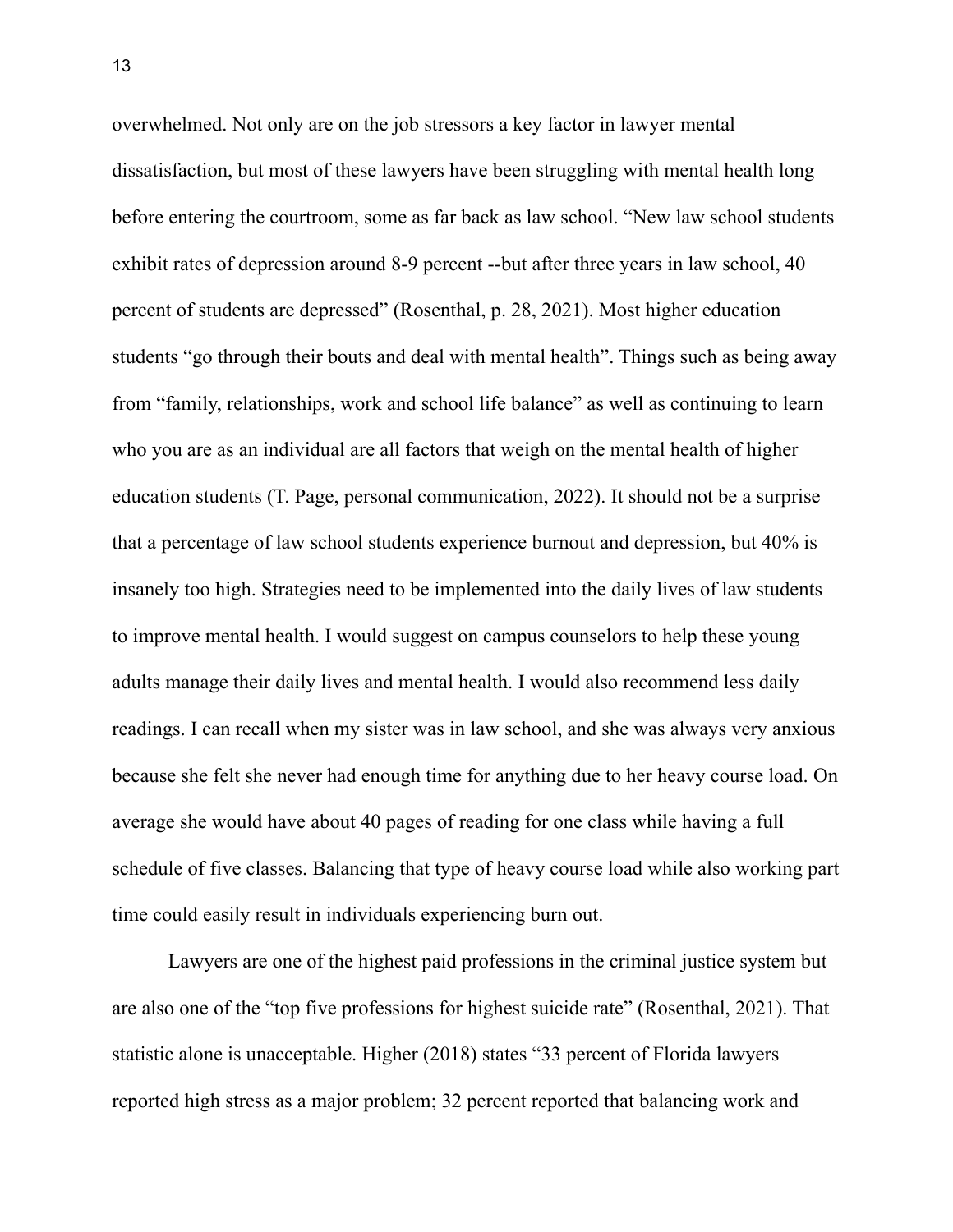family was a significant challenge; and 7 out of 10 said they would change careers if they could. The alcoholism rate for lawyers is double that of the general population; 33 percent suffer from diagnosed mental disorders; attorneys are also 3.6 times more likely from depression" (p.4). Although those numbers are very alarming, they paint a vivid picture of what it is like being a lawyer from a mental health standpoint. I have experienced these issues firsthand with my father who is a lawyer. He has told me before that at times early on in his career or while he was in law school balancing three kids and striving to do well in your career, there were times when he felt that he would succumb to the pressure. He had to make many sacrifices to get to the level that he is as a private attorney. Having to miss family events like, sporting events, dance recitals, or birthdays has taken a toll on him, but he continues to be a pillar of strength and a great lawyer. Given these struggles, 7 out of 10 lawyers said "given the opportunity would change careers if they could" (Higher, 2018).

Wanting to change careers and being unhappy with work and life balance can lead to some unhealthy habits such as alcoholism or drug abuse. The rate of alcoholism amongst lawyers is "twice" that of the general population (Higher, 2018). After meeting fellow attorneys through networking with my father and sister, I was able to notice that majority of the lawyers that I know personally like to unwind by having a drink or two, but what happens when drinking becomes an unhealthy habit? Krill (2018) found that "between 21 and 36 percent of currently practicing attorneys qualify as problem drinkers" (p. 11). Many of these lawyers are overindulging in alcohol as a coping mechanism for their work stressors. Not only is this bad for the mental health of attorneys but long-term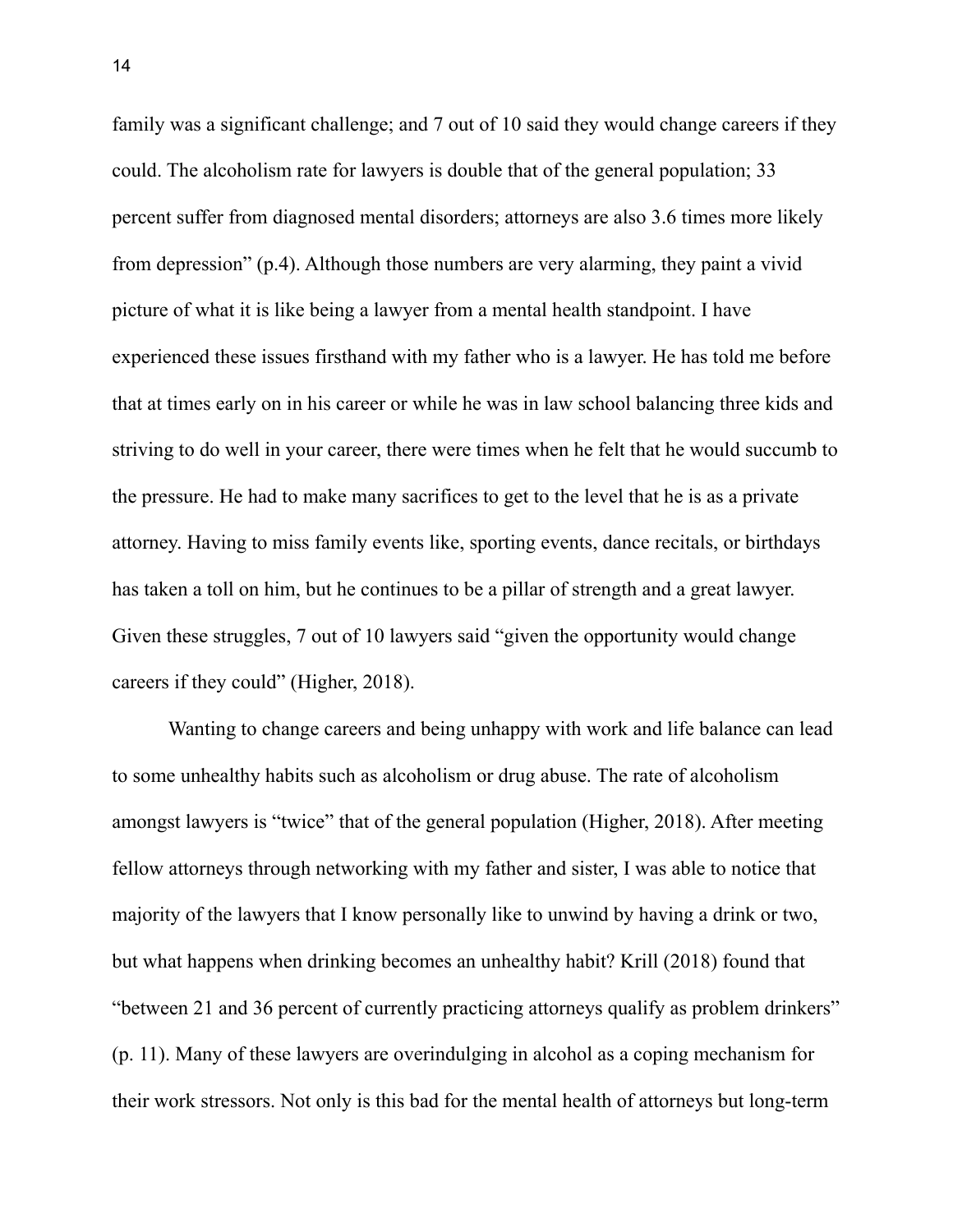alcohol addiction begins to cause issues to their cognitive health. Lawyers are generally very intelligent people, and their job and their clients' freedom depend on their ability to think clearly in high stress settings, adapt, and to be able to compete under high pressure situations. Some of the cognitive abilities that lawyers must master are problem solving, vivid memory and decision making, all of which are impaired and interrupted after too much alcohol consumption over time. If they cannot do these things at a high-level they may begin to lack in work performance or lose clients which would be a further detriment to their mental health. Krill (2018) explained that "many problem-drinking attorneys can perform at a reasonably high level for many years, at least outwardly. But if you peel back the curtain a bit, you'll see that they're not performing at nearly the level they could be in the absence of their alcohol habit" (p.12).

# **Solution**

Lawyers need to gain new coping mechanisms to help them deal with life and everyday stressors as a legal professional. Some of my recommendations would be to first seek professional health for your mental health. Lawyers could go to see a therapist individually or firms could hire one to be a part of the staff. With all of the mental exertions that lawyers experience on a daily basis, it would be beneficial to have someone at the office whose job was only to calm these professionals and help them regulate their stress and improve overall well-being, this is not a common practice amongst any of the firms that I know of. Many firms have relaxation rooms where individuals can decompress alone but not complete mental health specialists on site which is why I think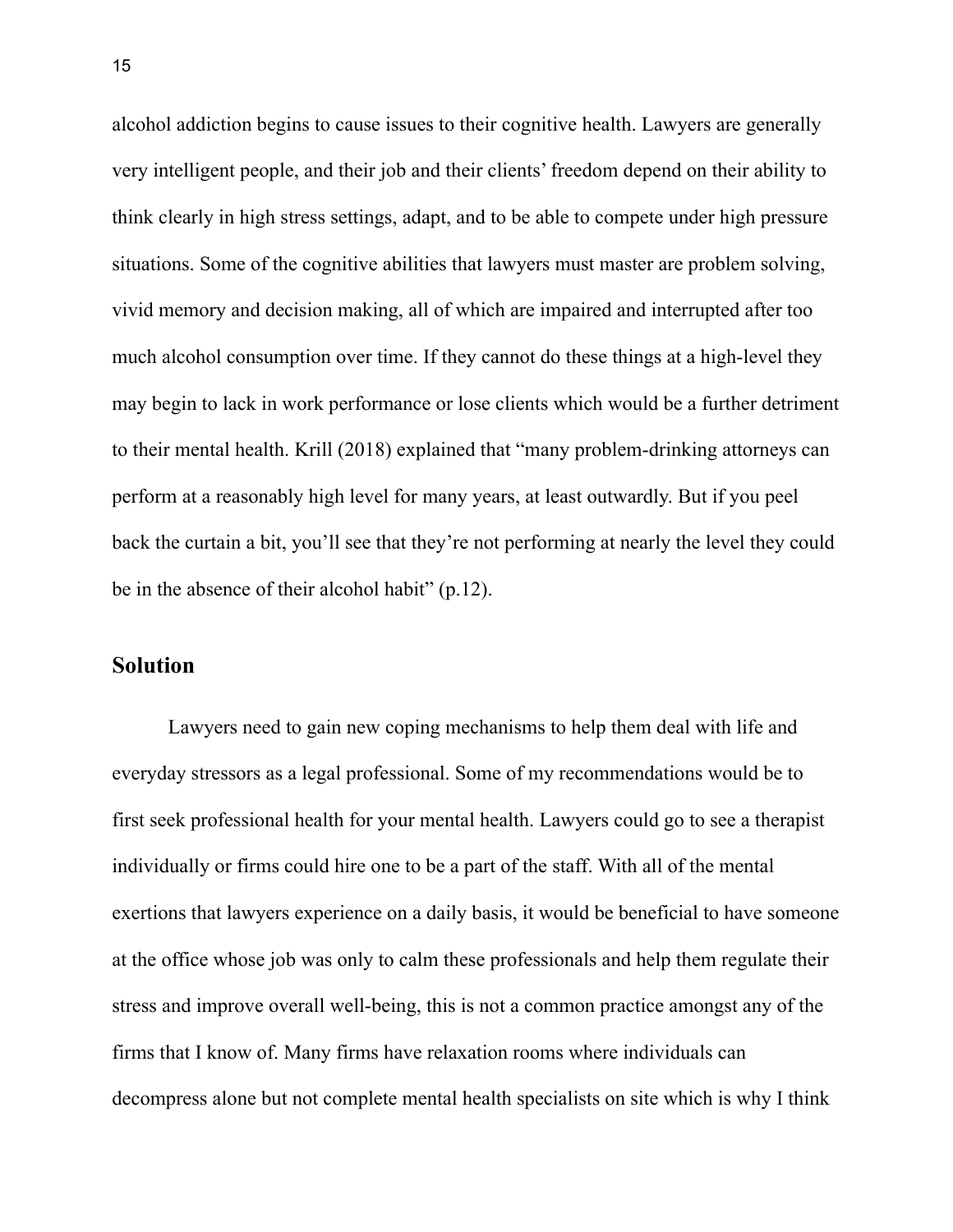that it would be a great component to improve mental health.The next step would be to improve work and life balance. I would institute more working from home. During the COVID-19 pandemic, we have seen more jobs switch to remote , although the job of a lawyer is one that cannot be completely remote due to courtroom duties, while not at the courtroom, lawyers could work from home which would allow them to spend more time amongst family and loved ones. This would not only promote better family relationships but can improve mental health of these legal professionals. I would also recommend practicing mindfulness. As previously mentioned, lawyers have to be very advanced cognitively. One disadvantage to this is that oftentimes they never stop thinking or overthinking, which could also lead to stress and burnout. As an individual with two lawyers in my family, I have seen first-hand how practicing mindfulness can promote better cognitive health. Yoga and reading books that teach you how to live in the current moment have worked wonders for my family members, so it is something that I recommend. For the attorneys who struggle with alcohol addiction, I would suggest rehabilitation centers or group meetings with other people who have struggled with their own addictions. Those are just a few ways that lawyers can work to promote their mental health.

### **Wrongful Convictions**

The final issue with our country's criminal justice system that I will be dissecting is that of wrongful convictions. Eight years ago, my older brother was wrongfully convicted of a murder that he did not commit. He was ultimately sentenced to life in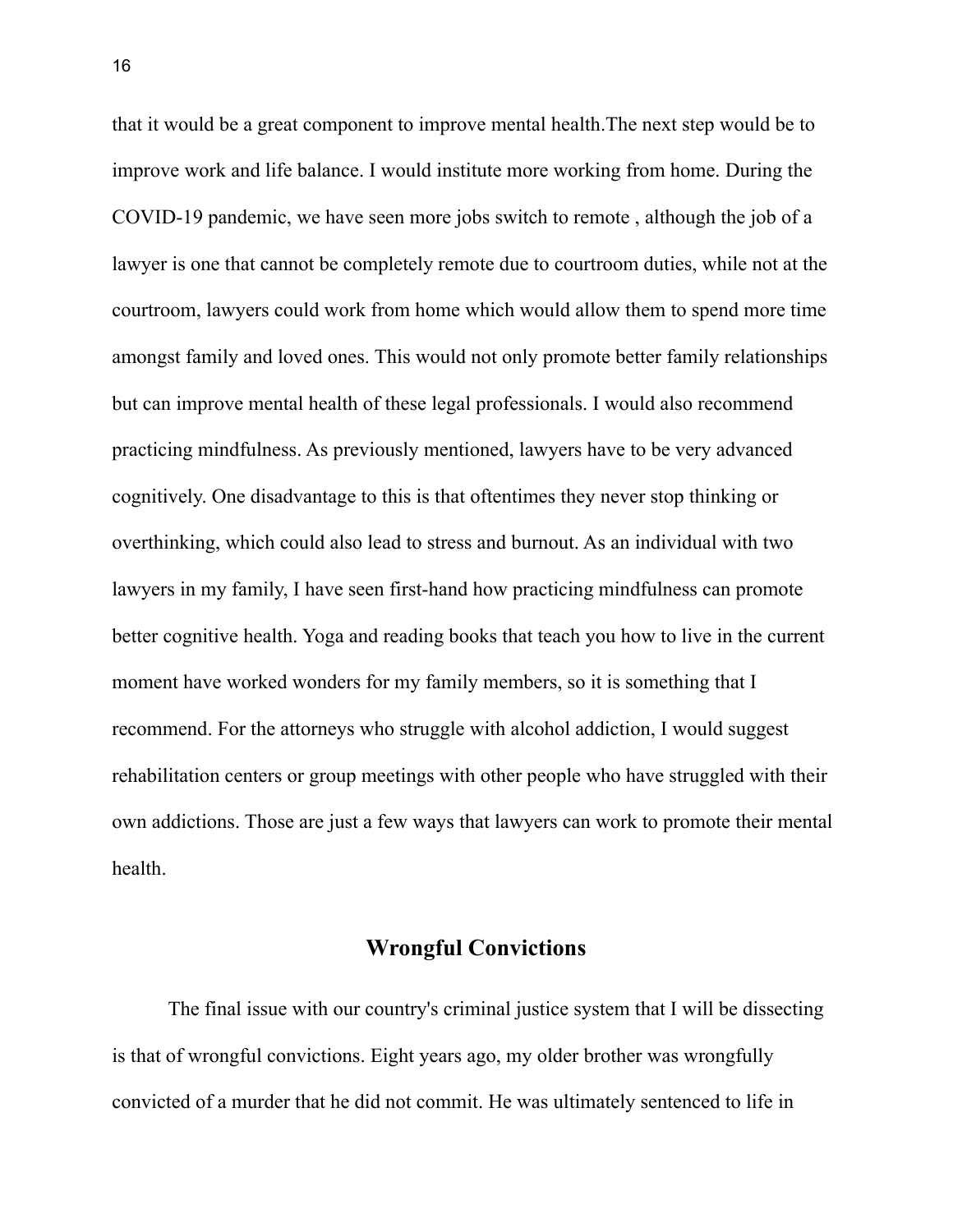prison without the possibility of parole and forced to fight extremely hard to regain his freedom. Fortunately for my brother and my family he was exonerated of all charges and allowed to return to society in March of 2021. In the final part of my research I will be exploring and further examining the process of wrongful convictions, including interrogations and court hearings, while also analyzing the processes that lawyers take to have their clients' cases reopened and inspected by a grand jury. I will also discuss how lawyers can help prevent wrongful convictions and help wrongfully convicted individuals get released from prison, exonerated on all charges and compensated for their years lost.

Wrongful convictions are an extremely delicate matter, and an intense miscarriage of justice that must be improved upon. As we dive deeper into why wrongful convictions occur, I will break down each layer of the justice system that goes into wrongfully convicting an innocent individual, starting with the interrogation process which in most criminal cases is the part that makes or breaks the case. People often succumb to the pressure of being interrogated and either tell the truth or tell the interrogator what they think they want to hear. A good interrogator does a great job of easing into the interrogation and adding more pressure as it progresses, often for hours at a time, but what happens when the interrogation becomes too much? "We know that if you trap somebody in there (an interrogation room), and persuade them enough, they'll tell you what they think you want to hear, whether it's true or not, and that's the real risk" (Wendy Gillis, 2015). The fact of the matter is that most normal individuals do not have the mental toughness to withstand a real interrogation. If the police keep pressuring an individual for hours on end in an interrogation room eventually the person will say what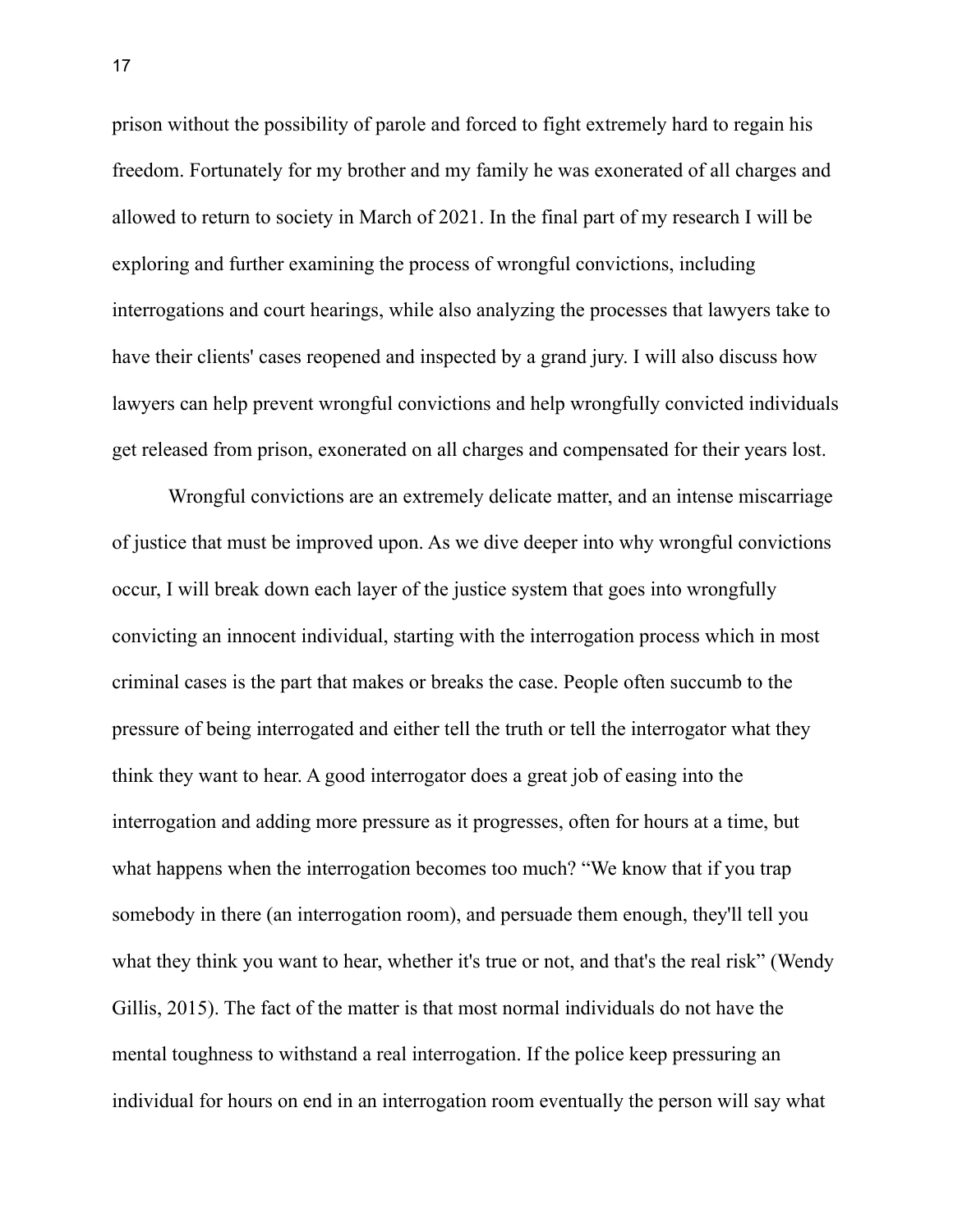they think the interrogator wants to hear in order to leave wither it was true or false.That goes to show how easy it is for police to get a false statement from a perceived witness which could very well lead to a false conviction. The interrogation tactics that officers use can sometimes cross the line of ethics in order for them to get the conviction rates that they are looking for in order to close their cases.

Along with being too aggressive during interrogations other officers have also used less than ethical tactics like blatantly lying, falsifying reports, framing or leaving out evidence that could potentially clear a suspect. All of the tactics just named were used in a 1991 case in Philadelphia where a man was wrongfully convicted of a rape and murder he did not commit (Jackman, 2021).While being interrogated the wrongfully convicted man was reportedly "handcuffed in a small room for hours, threatened with having his eyes pulled out" and after being interrogated and exhausted by the officers for so long he was "handed a confession to sign so he "could go home" (Jackman, 2021). This is unacceptable and it happens far more often than actually reported. In this case in particular, you have a deceased victim and an innocent person wrongfully convicted, who exactly was justice served too? A study by the National registry of Exonerations found that "of 2,400 exonerations since 1989, 54 percent of the defendants were victimized by official misconduct, with police involved in 35 percent of cases and prosecutors in 30 percent of the cases. But the study found that in only 4 percent of cases involving prosecutorial misconduct were prosecutors disciplined, and police officers were disciplined in 19 percent of cases" (p. 40, 2020). These reports are actually surprising because more than 30 percent of both officers and prosecutors in wrongful convictions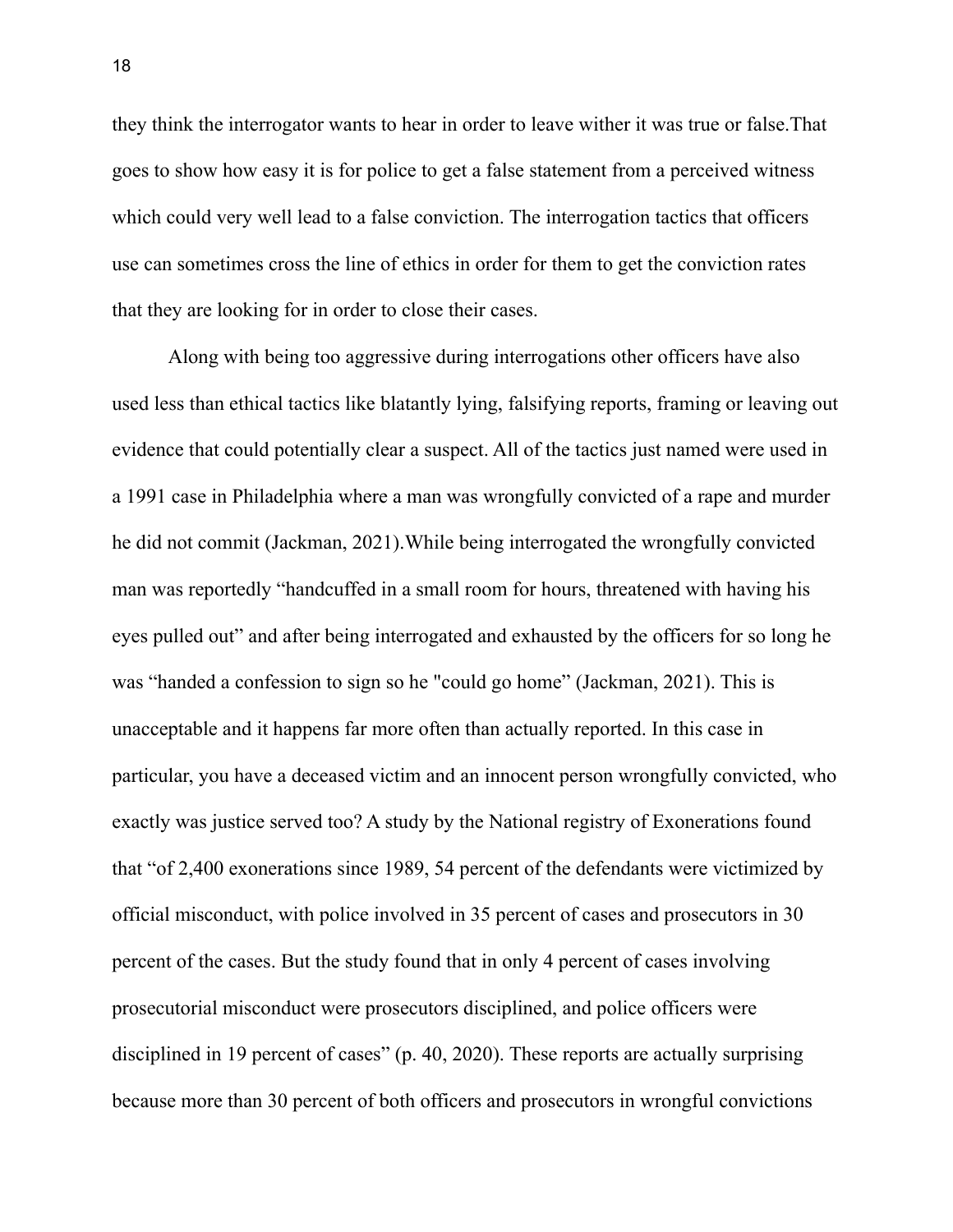were found to act unethical but less than 20 percent of either were actually disciplined or charged. Until police officers are held liable for unethical interrogations, we will continue to see the same cycle of wrongful conviction in our country's criminal justice system.

As an attorney, if your client is wrongfully convicted the next step would be to appeal the case. Although it may sound simple, convincing the court to reopen a case is no easy task. Once your client decides that they want to appeal their case you must look through all of the evidence, old case fields, and court documents. You keep looking until you find something that was inadmissible. There are a few loopholes that defense attorneys may try to get around to get their clients' cases reopened. Hamer (2014) explains that "A common ground of appeal is that inadmissible evidence was admitted at trial. With the removal of this evidence, it may appear that guilt can not be proven beyond a reasonable doubt. But this does not mean that innocence has been proven" (p.273). In my brother's case, there was a list of evidence pointing to his innocence. Possley (2021) wrote about my brother's case, and stated "Harris's defense attorney, Brian McMonagle, requested a mistrial because records for Harris's two cell phones had not been disclosed by the prosecution. The trial prosecutor agreed that a mistrial should be granted, but the trial judge declined" (p. 1). After discovering the inadmissible evidence, the job still is not finished as a defense attorney. Attorneys then need to file a petition under the post-conviction relief act (PCRA) alleging the client's due process rights were violated by using the inadmissible evidence which would result in a new trial that would likely take months or years to process in court. If the conviction is overturned the government and the prosecutor would decide if they want to retry the individual or not, but usually after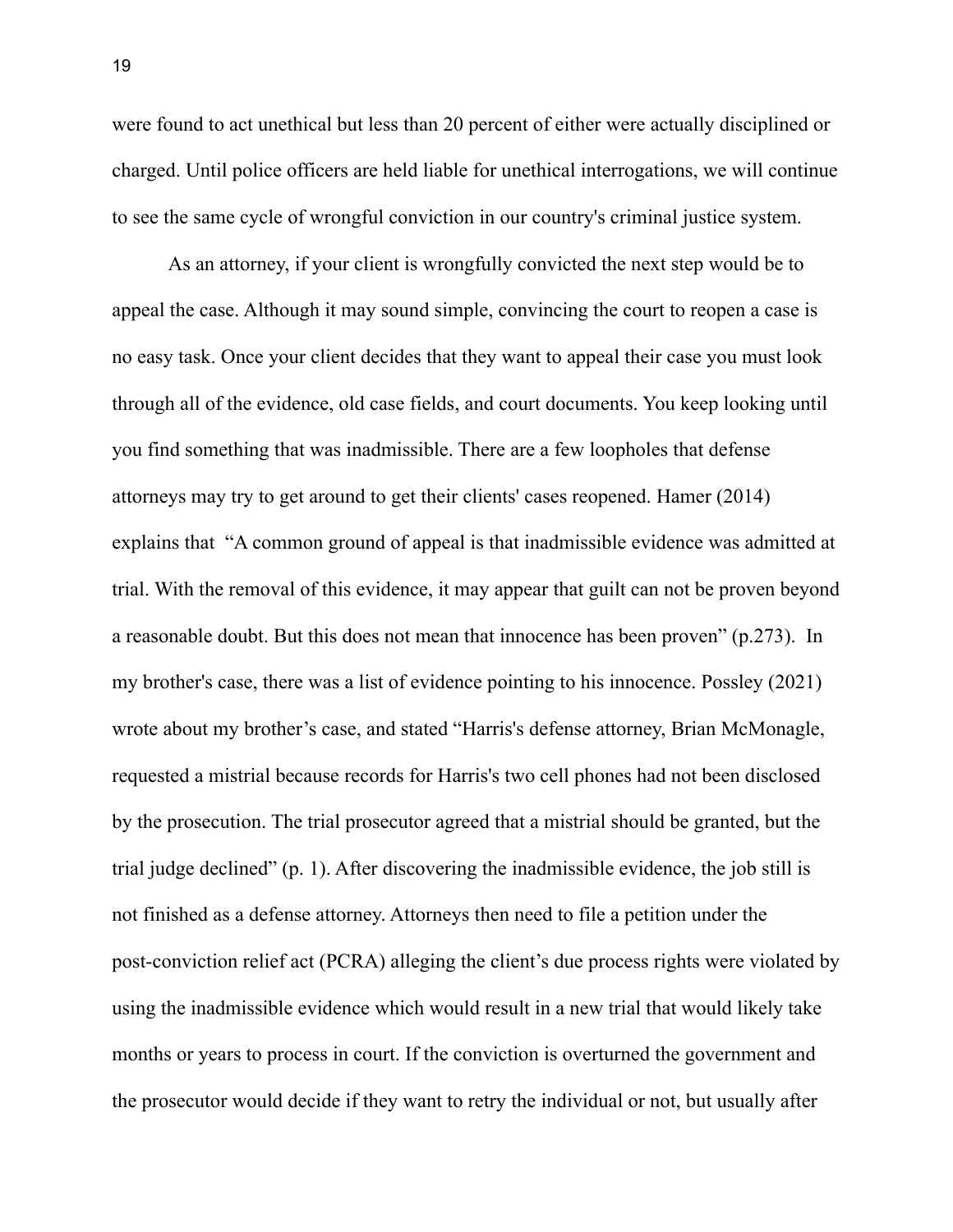inadmissible evidence is proven to have been used, the case and conviction are both dismissed.

After an individual has been proven innocent and released from prison they are now considered "exonerated." Though that is not the end of the fight, for many victims of wrongful convictions there is much trauma that must be processed physically, mentally and emotionally. As an attorney with a newly exonerated client, the next step would be to sue the state. According to The National Registry of Exonerations, "a minimum of \$50,000 is owed to an exonerated individual for each year that they were incarcerated" (Possley, 2021). Most individuals would rather sue the state than get the state compensated money for their time served because they would be able to earn more money if they won in court.

One of the main factors that brings all of these risk-factors for wrongful convictions together is race, which is a core theme in wrongful convictions and exonerations. Racial disparity among police officers and their communities as well as racial disparities amongst attorneys both public and private, defense and prosecution can lead to innocent individuals being wrongfully convicted. Those same instances of blatant racism appear after exoneration. Even after individuals are proven innocent and shown to have done no wrong doing, they are still treated unfairly. Rafail and Mahoney (2019) state that "blacks wait 3.32 years longer than average to be exonerated, due to the persistent inequalities in policing, the courts, and sentencing faced by racial minorities, and particularly African Americans" (p.542). There is usually no bias in compensation because most of it is handled between a hired attorney and the court system.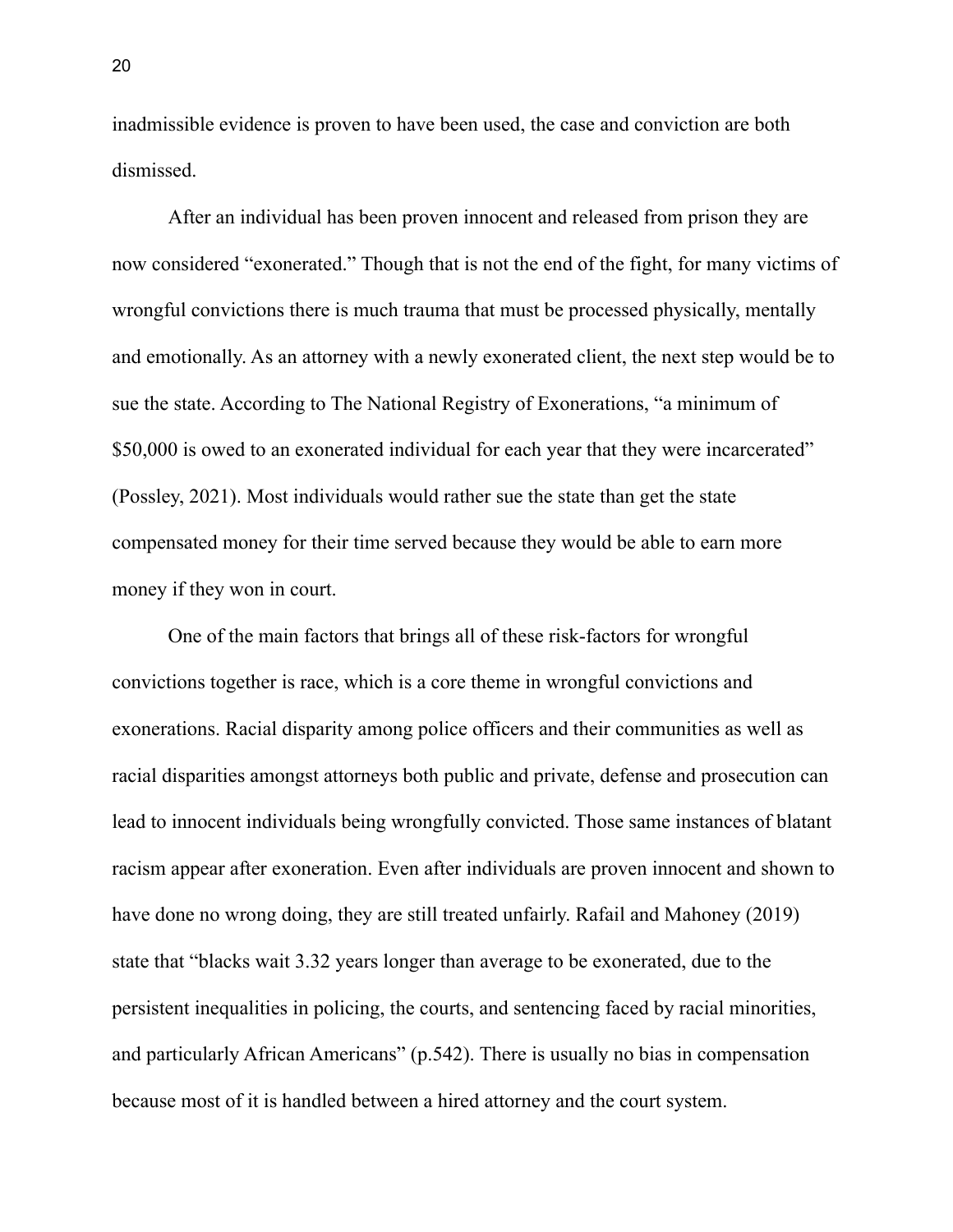#### **Solution**

In conclusion we have an in-depth understanding of the process that goes into wrongful convictions, and I will now discuss reforms to reduce wrongful convictions.In order to ensure that these officers are following ethical guidelines, during all interrogations that exceed 6 hours there should be a senior officer or higher up overseeing the interrogation from outside the room, as officers may grow to become aggressive towards their suspects, as well as having legal representation whether public defender or private attorney present to make sure that an individual is not being coerced into a confession. Along with those measures, I would also suggest trying these officers and public defenders in court for the crimes. A wrongful conviction is an egregious act that does not seem to be taken seriously based on the numbers of prosecutors and police officers who receive disciplinary action for the parts in these convictions.

# **Conclusion**

This paper discussed the differences between public and private attorneys, along with exploring the differences in their compensation, practices, clients they represented as well as the processes they experience to get hired. I then outlined three policy issues as well as the critiques that I have for them. The first issue was overworked and underpaid criminal defense attorneys, the second was the mental health of lawyers and attorneys, and the third was wrongful convictions. All of these different issues are interconnected. Being overworked and underpaid as a public defender can negatively affect your mental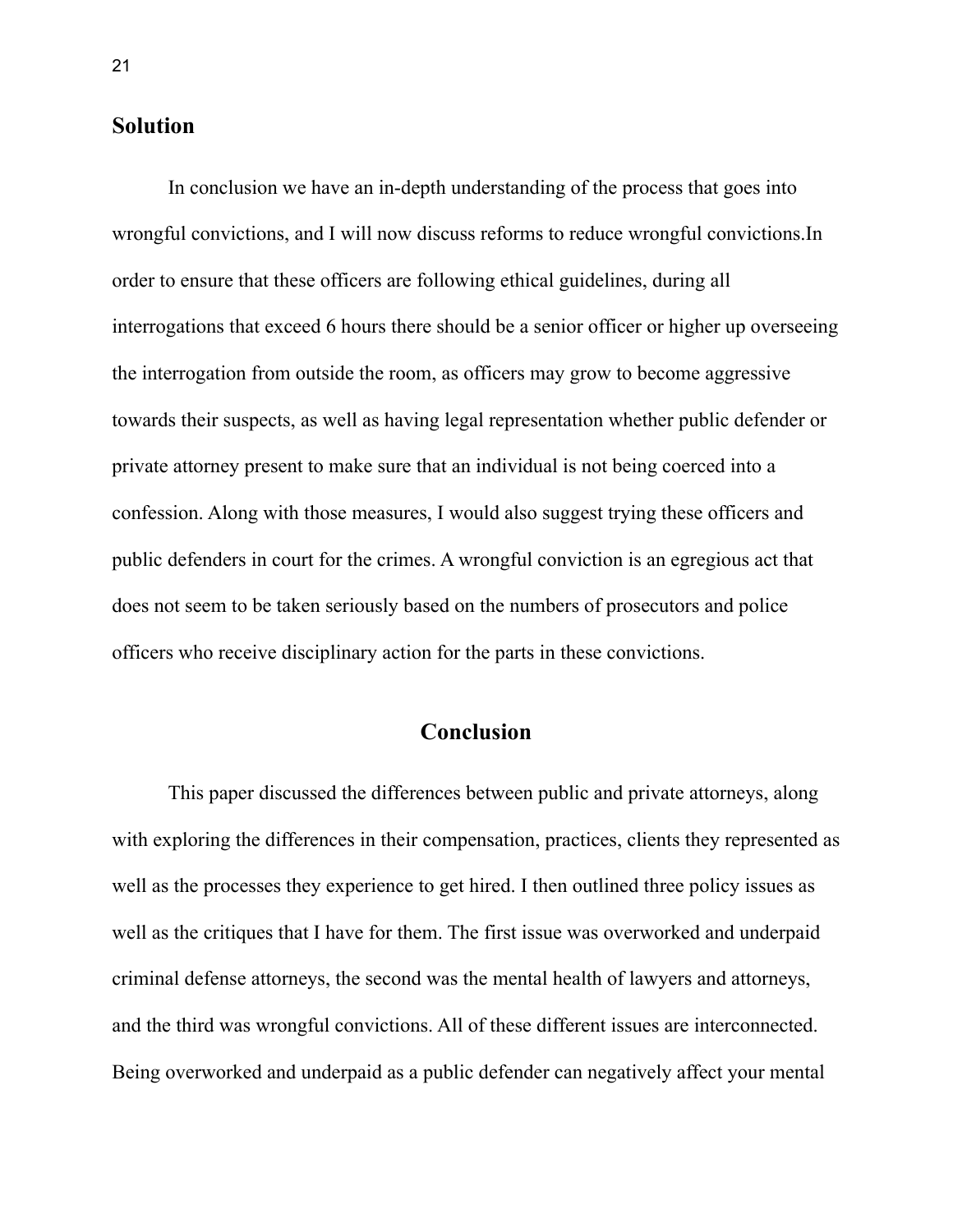health, having poor mental health as an attorney will cause you to miss things in case files and court proceedings, one small mistake or missing a small piece of information in court could cause an innocent client to go to prison and an individual to lose their freedom.

This was a great experience and opportunity to gain insight of what my next stage in life may look like if I chose to go the route of an attorney. I feel more informed now that I understand what the hiring process entails, I also understand that although being an attorney is a job of a very intellectual individual the learning never stops as you will have to continue courses to stay up to date on newly changing laws. I also know what to look for in signs of deteriorating mental health, such as burnout, stress and substance abuse and addiction. The main focus of the paper has also developed my thinking in the department of wrongful convictions. I understand how, why, and where they can happen which will further my knowledge and practice of keeping my future clients from being wrongfully convicted.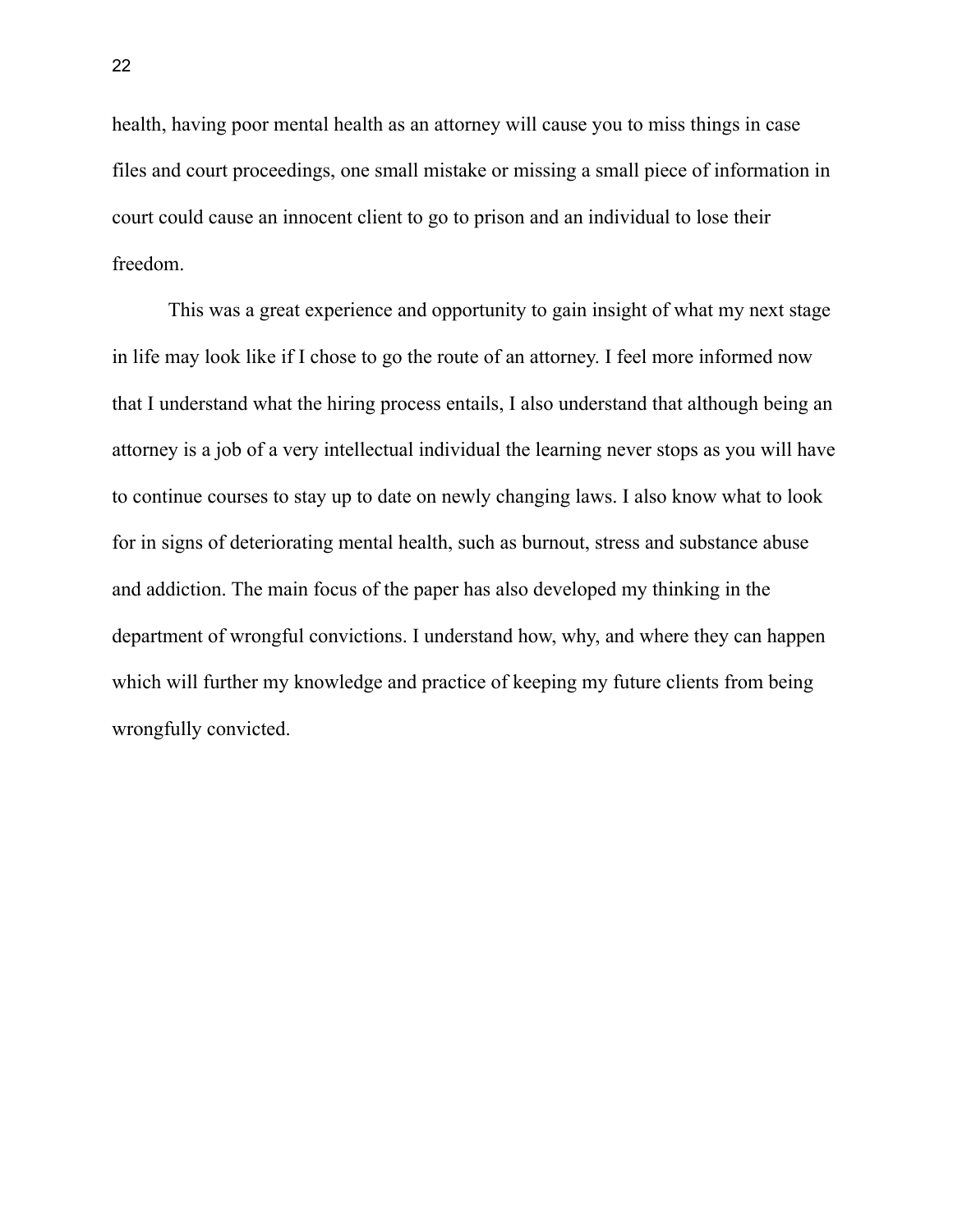## **References**

ANNUAL REPORT. The National Registry of Exonerations - Exoneration Registry. (n.d.). Retrieved April 7, 2022, from https://www.law.umich.edu/special/exoneration/Pages/about.aspx

Azizzi, E. (n.d.). *Maintaining Innocence: The Prison Experiences of the Wrongfully Convicted*. Heinonline. Retrieved April 7, 2022, from https://heinonline-org.proxy3.noblenet.org/HOL/Page?handle=hein.journals%2Fwclr2&id=58&coll ection=journals&index=.

Balko, R. (2019, August 28). *How two overworked public defenders and six judges left a New Orleans man with a life sentence*. Go. Retrieved April 7, 2022, from https://go-gale-com.proxy3.noblenet.org/ps/i.do?p=GIC&u=mlin\_n\_merrcol&id=GALE%7CA597 811589&v=2.1&it=r&sid=ebsco

Business Wire. (2021, May 24). *Philadelphia's Larry Walker Finally Free 38 Years After Wrongful Conviction.* Go. Retrieved April 7, 2022, from https://go-gale-com.proxy3.noblenet.org/ps/i.do?p=ITOF&u=mlin\_n\_merrcol&id=GALE%7CA66 2774993&v=2.1&it=r&sid=ebsco.

Cohen, M. (2021, November 8). *Pain, suf ering, and jury awards: A study of the cost of wrongful convictions*. Onlinelibrary. Retrieved April 7, 2022, from https://onlinelibrary-wiley-com.proxy3.noblenet.org/doi/full/10.1111/1745-9133.12559

Higer, M. (2018, January 1). *Recognizing We Have a Problem: The Mental Health and Wellness of Lawyers*. EDS. Retrieved April 7, 2022, from https://eds-s-ebscohost-com.proxy3.noblenet.org/eds/pdfviewer/pdfviewer?vid=8&sid=f9216a17-4 c48-4439-9485-b675c134232f%40redis

Kiraly, L. (n.d.). *The Causes of Wrongful Convictions and the Challenges Involved in Convincing Courts to Reopen Cases of Wrongful Conviction: A Case Study on the Wrongful Conviction of Glen Eugene Assoun*. Heinonline. Retrieved April 7, 2022, from https://heinonline-org.proxy3.noblenet.org/HOL/Page?handle=hein.journals%2Fwclr2&id=161&co llection=journals&index=

Krill, P. (2018, January 1). *What Do the Statistics About Lawyer Alcohol Use and Mental Health Problems Really Mean?*EDS. Retrieved April 7, 2022, from https://eds-s-ebscohost-com.proxy3.noblenet.org/eds/pdfviewer/pdfviewer?vid=8&sid=f9216a17-4 c48-4439-9485-b675c134232f%40redis

Possley, M. (2021, April 7). *Jahmir Harris - Nation Registry of Exonertaions*. Jahmir Harris National registry of exonerations. Retrieved April 7, 2022, from https://www.law.umich.edu/special/exoneration/Pages/casedetail.aspx?caseid=5940.

Rosenthal, S. (2021). *FEATURE: LAWYER WELLNESS AND MENTAL HEALTH: CHANGING THE CONVERSATION, 36 Maine Bar J. 75*. Advance. Retrieved April 7, 2022, from https://advance-lexis-com.proxy3.noblenet.org/document/teaserdocument/?pdmfid=1516831&crid= 154abeea-708a-4d75-9e6f-4931678cf5d4&pddocfullpath=%2Fshared%2Fdocument%2Fanalyticalmateri als%2Furn%3AcontentItem%3A6335-96T1-DXWW-2009-00000-00&pddocid=urn%3Acont entItem%3A6335-96T1-DXWW-2009-00000-00&pdcontentcomponentid=156159&pdteaserkey=h 2&pditab=allpods&ecomp=qzvnk&earg=sr0&prid=34a766e4-c253-4522-b337-5294243b8e48